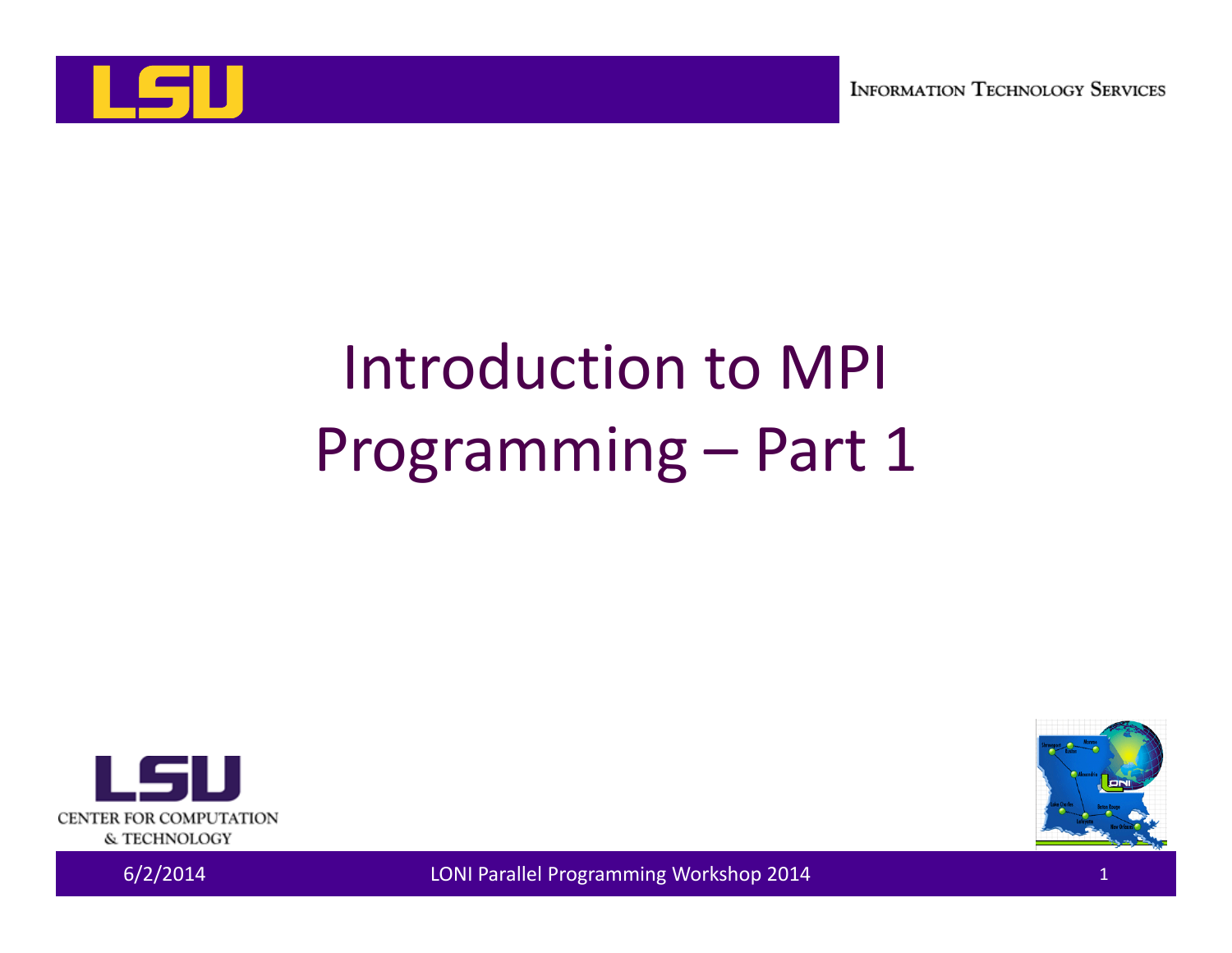

## **Outline**

- Introduction what is MPI and why MPI
- MPI program basics
- Point‐to‐point communication



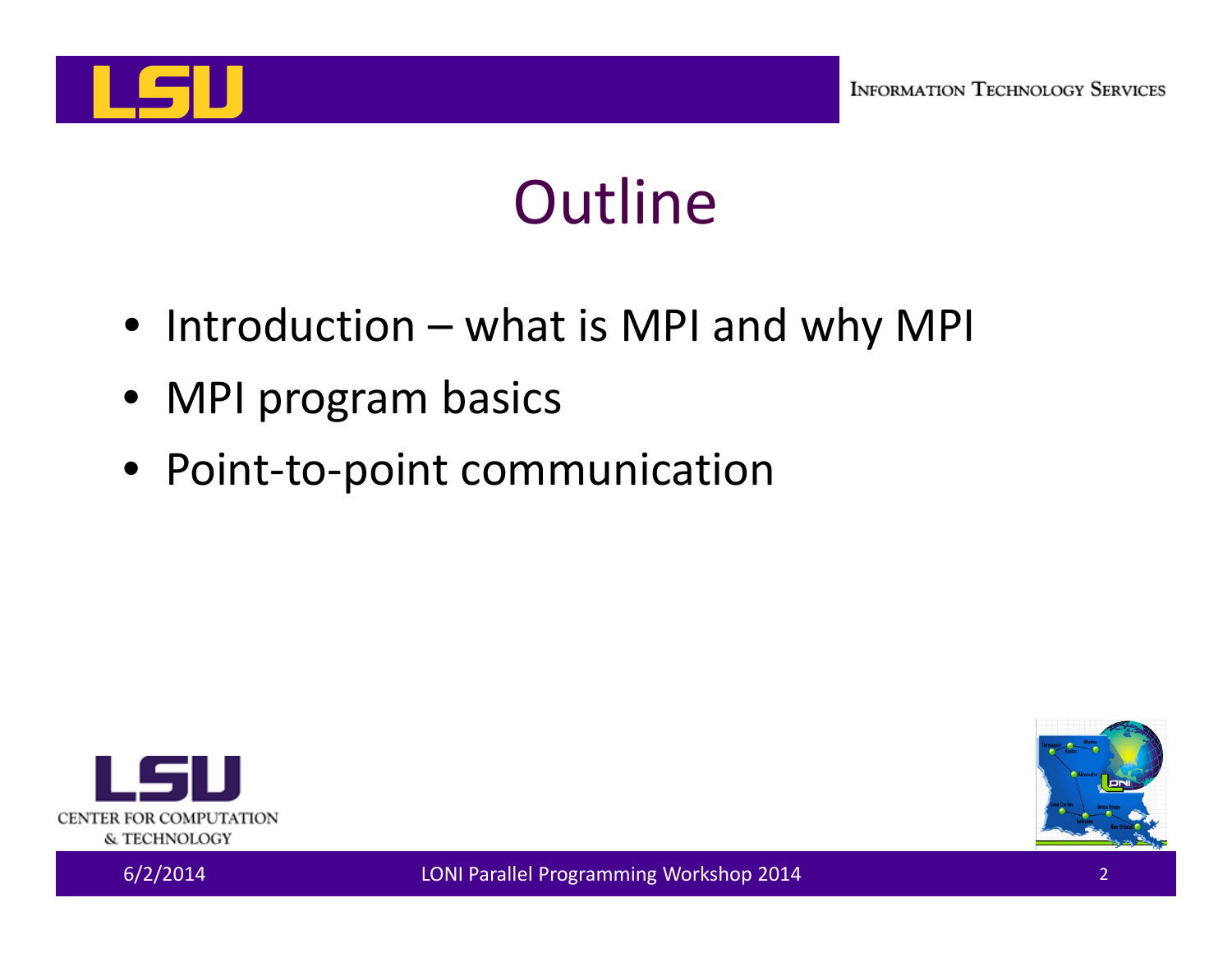

## Memory system models

- Different ways of sharing data among processors
	- Distributed Memory
	- –- Shared Memory
	- –— Other memory models
		- Hybrid model
		- PGAS (Partitioned Global Address Space)



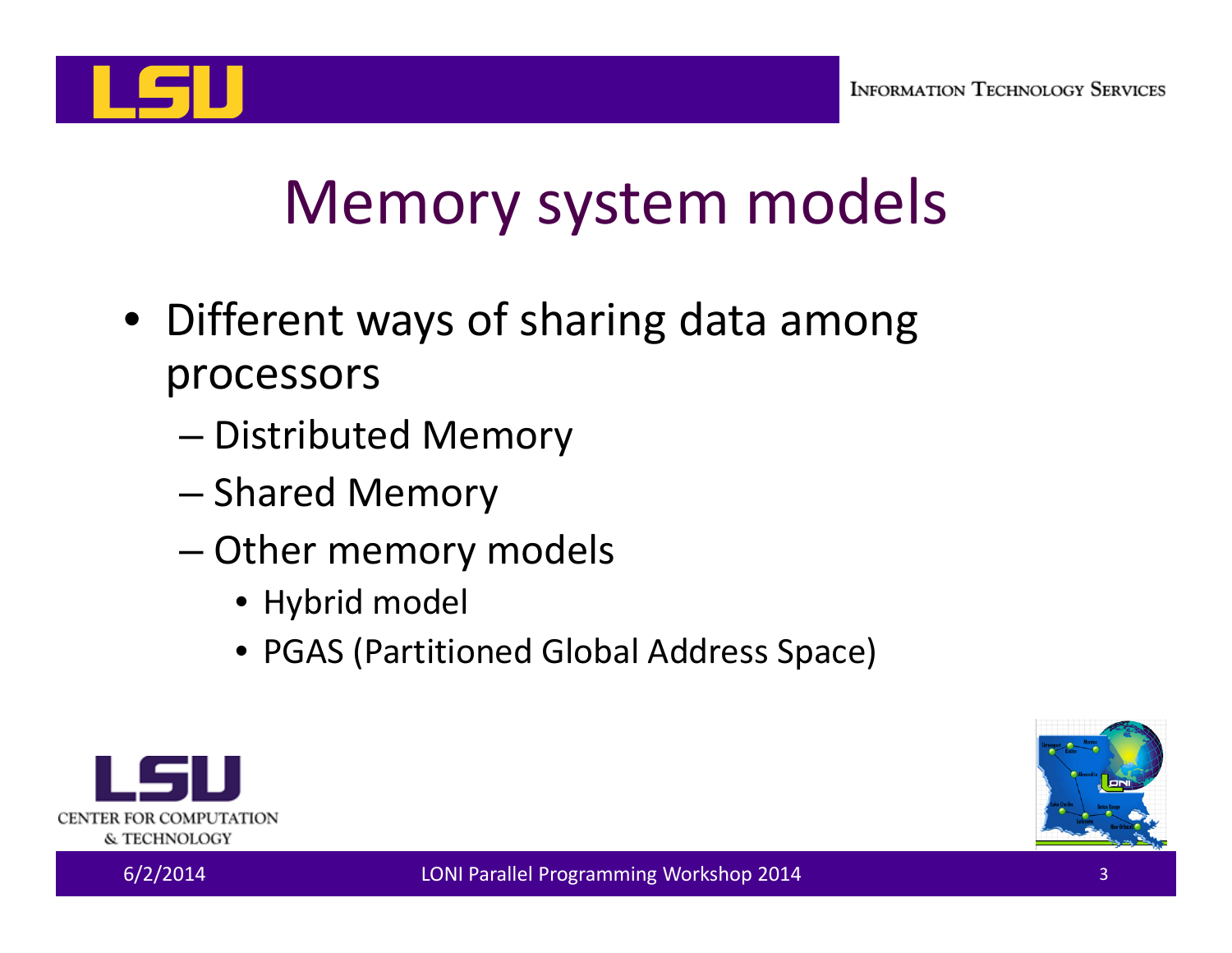

# Distributed memory model

- Each process has its own address space
	- – $-$  Data is local to each process
- Data sharing achieved via explicit message passing (through network)



• Example: MPI (Message Passing Interface)



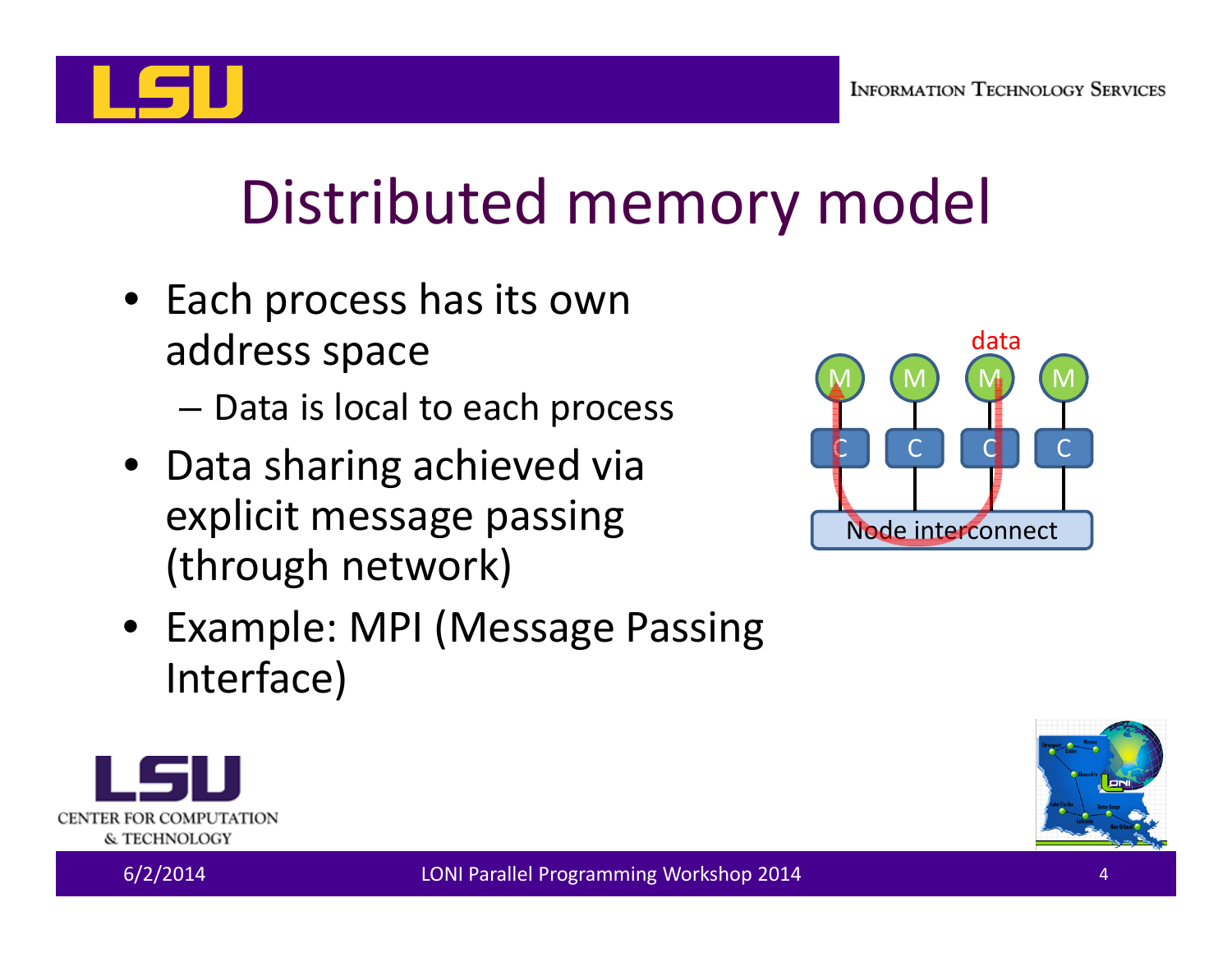

## Shared memory model

- All threads can access the global address space
- Data sharing achieved via writing to/reading from the same memory location



• Example: OpenMP





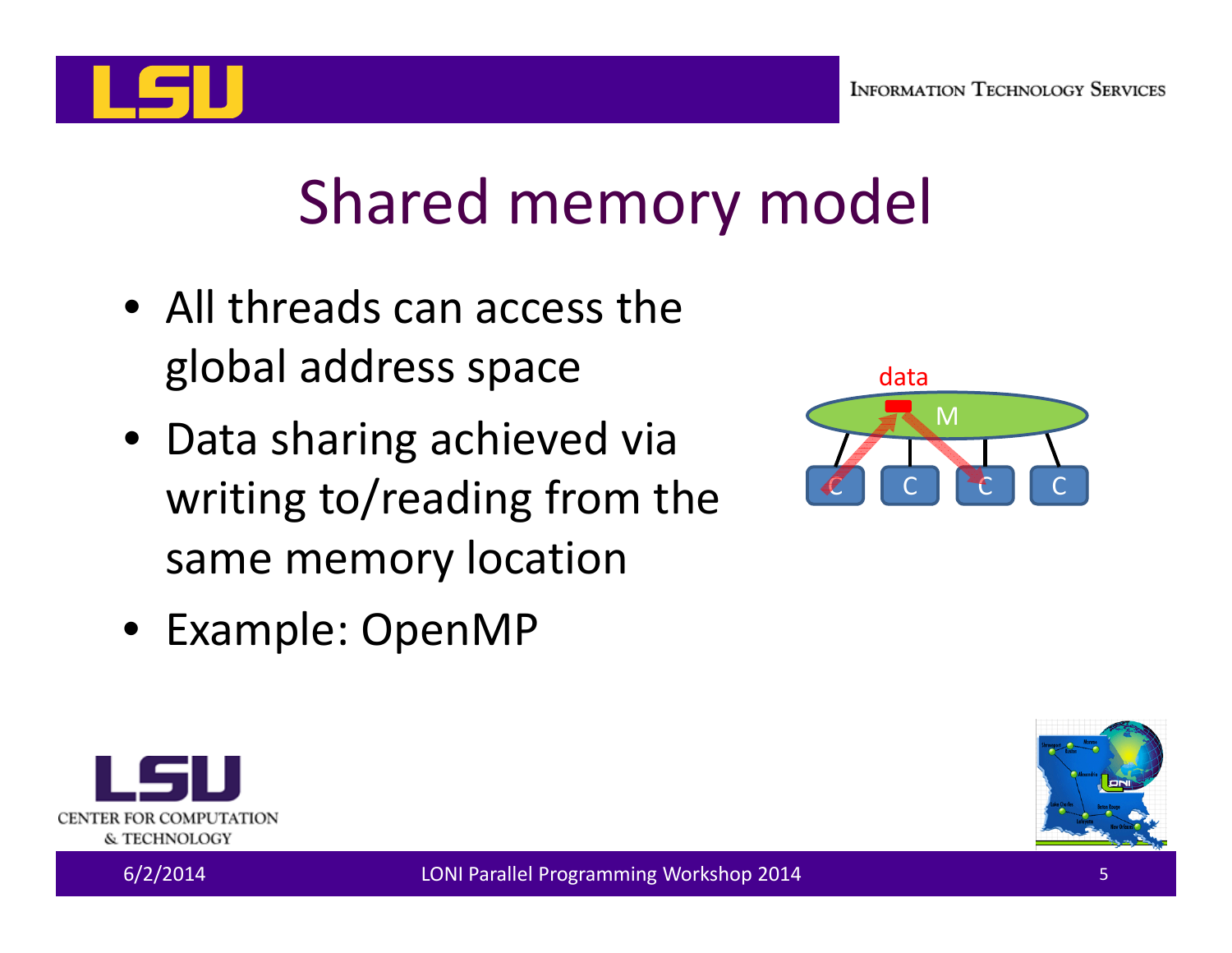

## Message Passing

- Context: distributed memory parallel computers
	- – $-$  Each processor has its own memory space and cannot access the memory of other processors
	- – Any data to be shared must be explicitly transferred from one to another



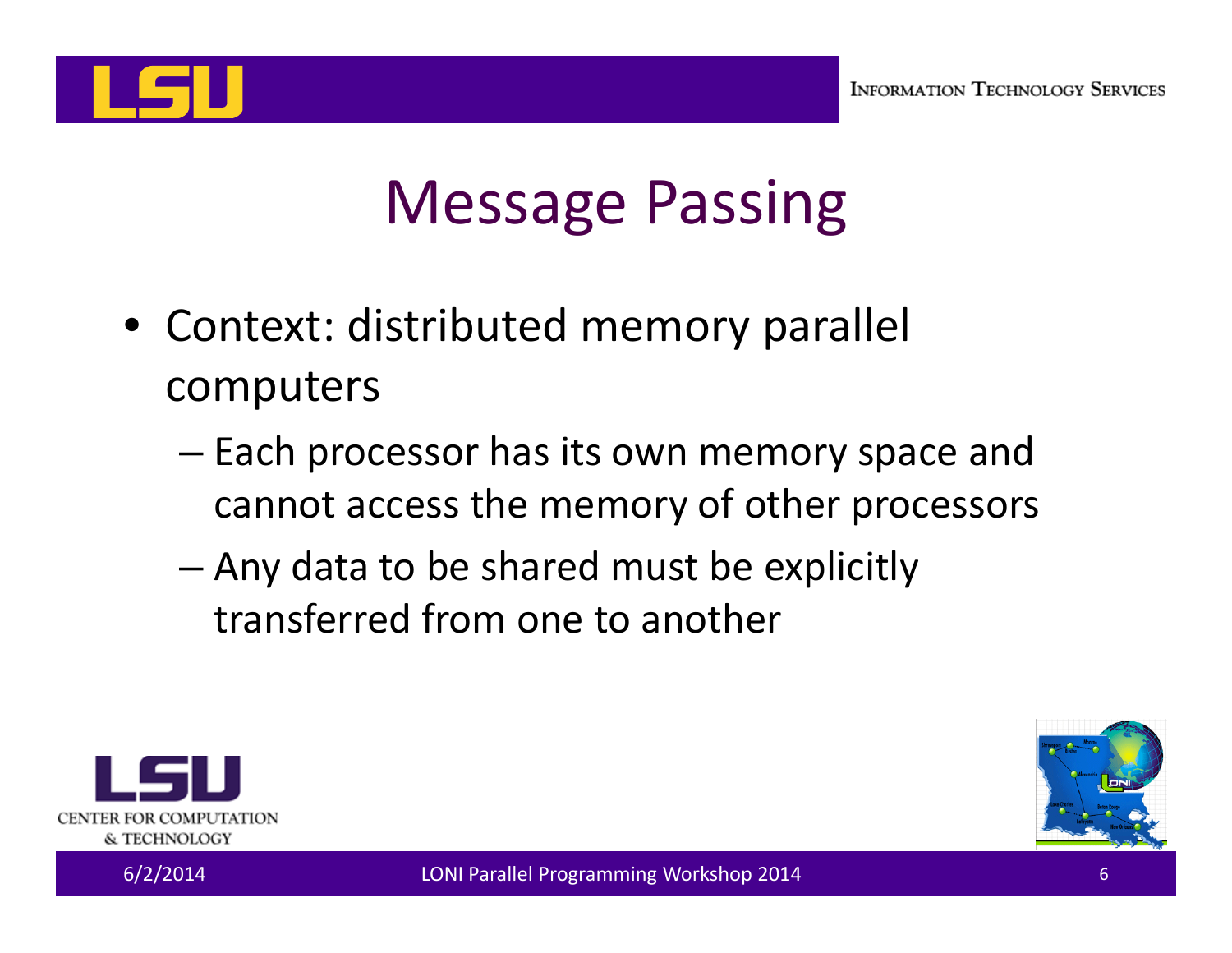

# Message Passing Interface

- MPI defines a standard API for message passing
	- The standard includes
		- What functions are available
		- The syntax of those functions
		- What the expected outcome is when calling those functions
	- The standard does NOT include
		- Implementation details (e.g. how the data transfer occurs)
			- Many different implementations out there: MPICH, MVAPICH, OpenMPI, Intel MPI etc.
		- • Runtime details (e.g. how many processes the code with run with etc.)
- •MPI provides C/C++ and Fortran bindings





**CENTER FOR COMPUTATION** & TECHNOLOGY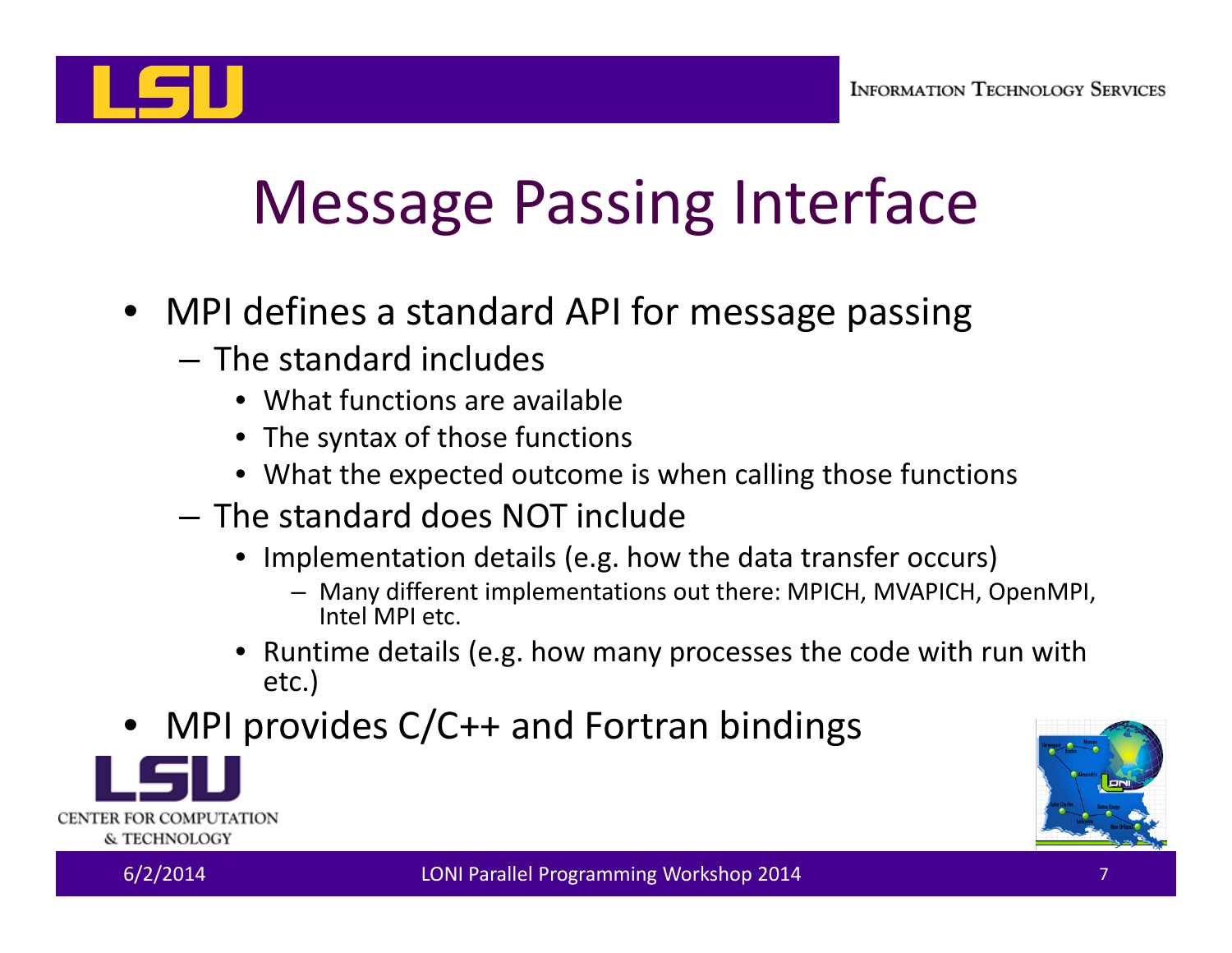

# Why MPI?

- Standardized
	- –With efforts to keep it evolving (MPI 3.0 draft came out in 2010)
- • Portability
	- –MPI implementations are available on almost all platforms
- Scalability
	- – $-$  In the sense that it is not limited by the number of processors that can access the same memory space
- Popularity
	- –De Facto programming model for distributed memory machines



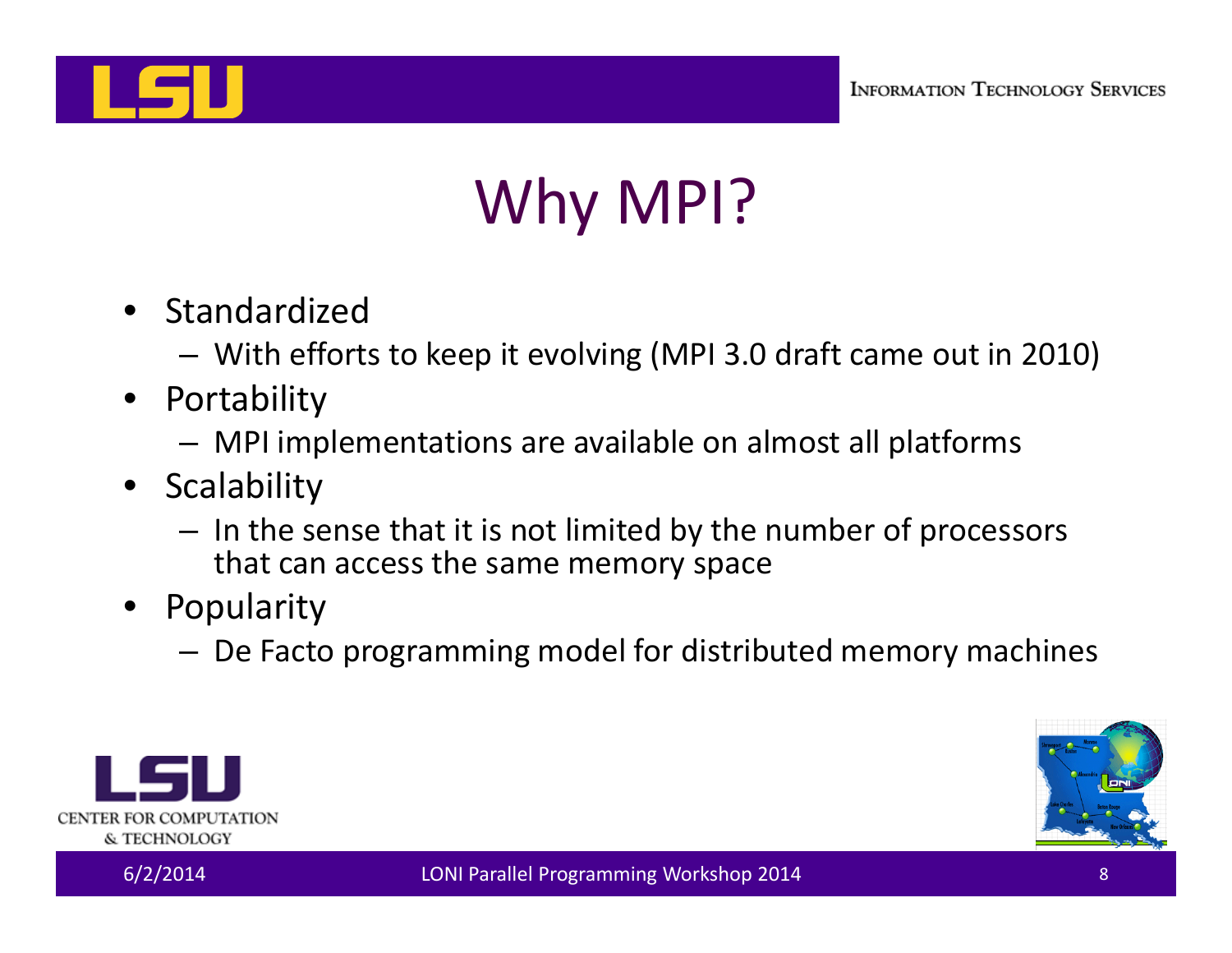

## When NOT to use MPI

- Not suitable for fine, inner loop level parallelization
	- –– Shared memory programming model (e.g. OpenMP) and accelerators (e.g. GPU, Xeon Phi) are better suited for this purpose



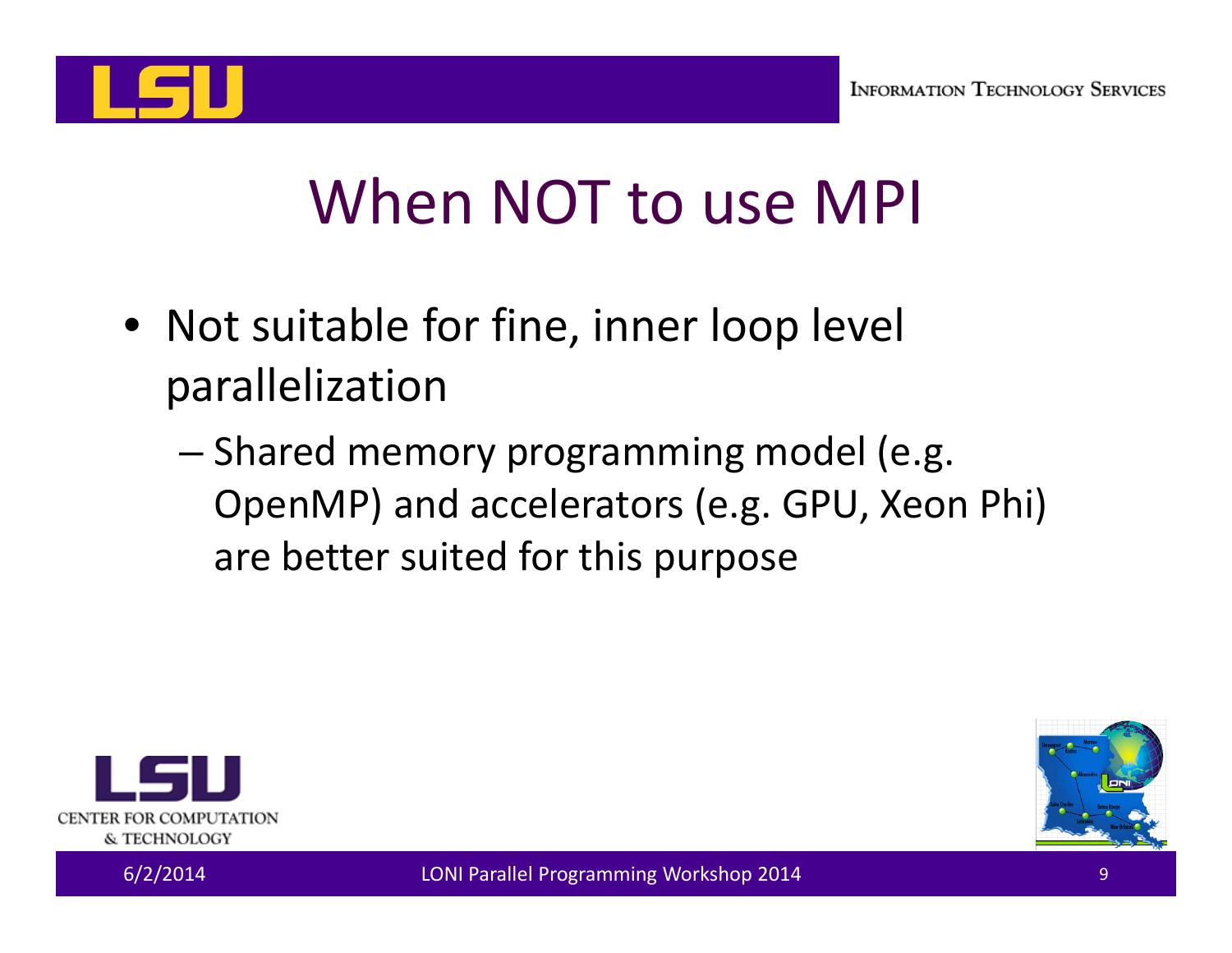

## MPI Functions

- Point‐to‐point communication functions –Message transfer from one process to another
- Collective communication functions
	- – Message transfer involving all processes in <sup>a</sup> communicator
- Environment management functions
	- Initialization and termination
	- –Process group and topology



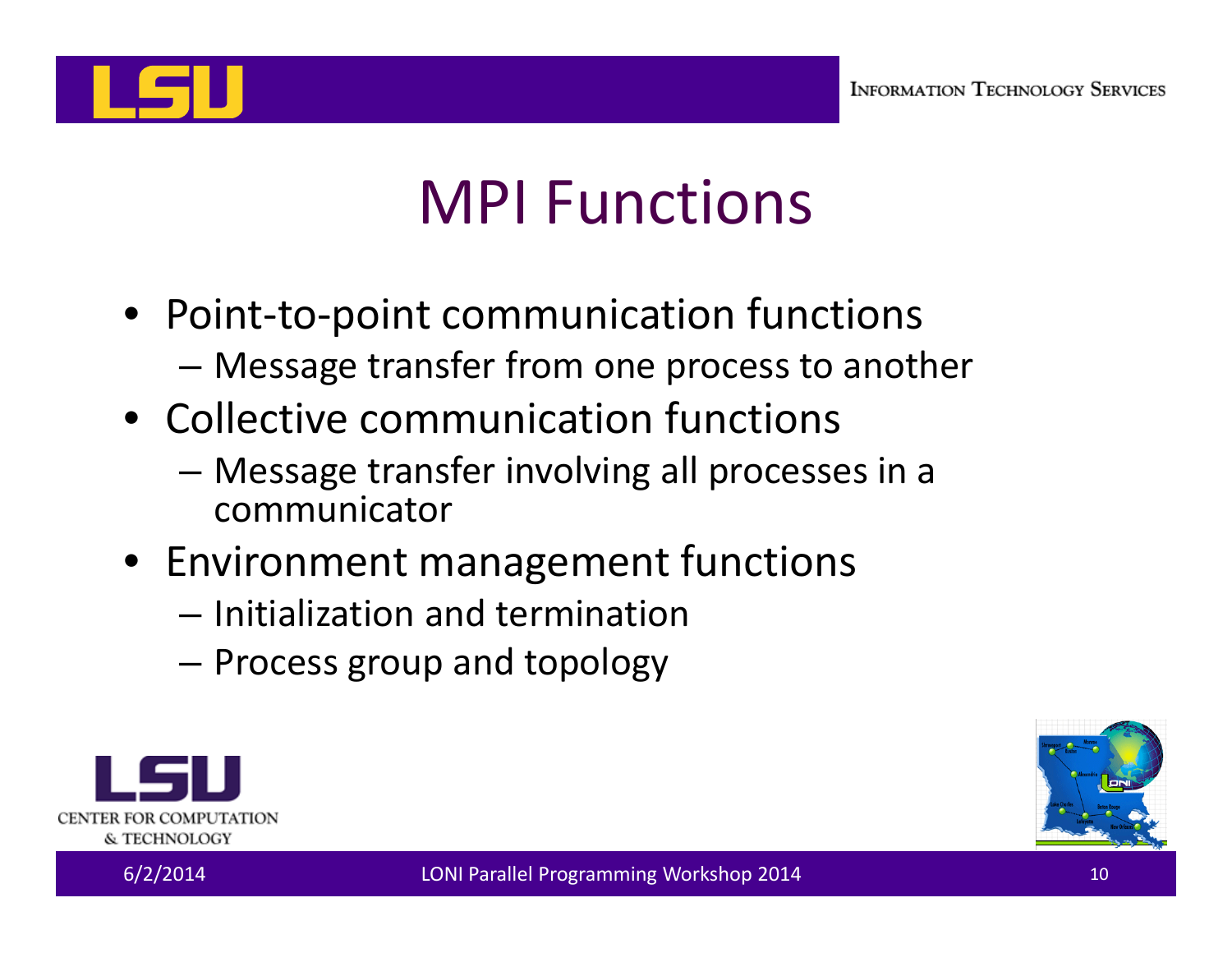

### MPI Program Structure

```
program hello
…include "mpif.h"
integer :: nprocs,myid,ierr
…call mpi_init(ierr)
…
call mpi_comm_size(mpi_comm_world,nprocs,ierr)
call mpi_comm_rank(mpi_comm_world,myid,ierr)
Write(*,'("There are",I3," processes")') nprocs
write(*,'("Process",I3," says Hello World!")') myid
…
call mpi_finalize(ierr)
```
Header file

Initialization

Computation and communication

**Termination** 



…

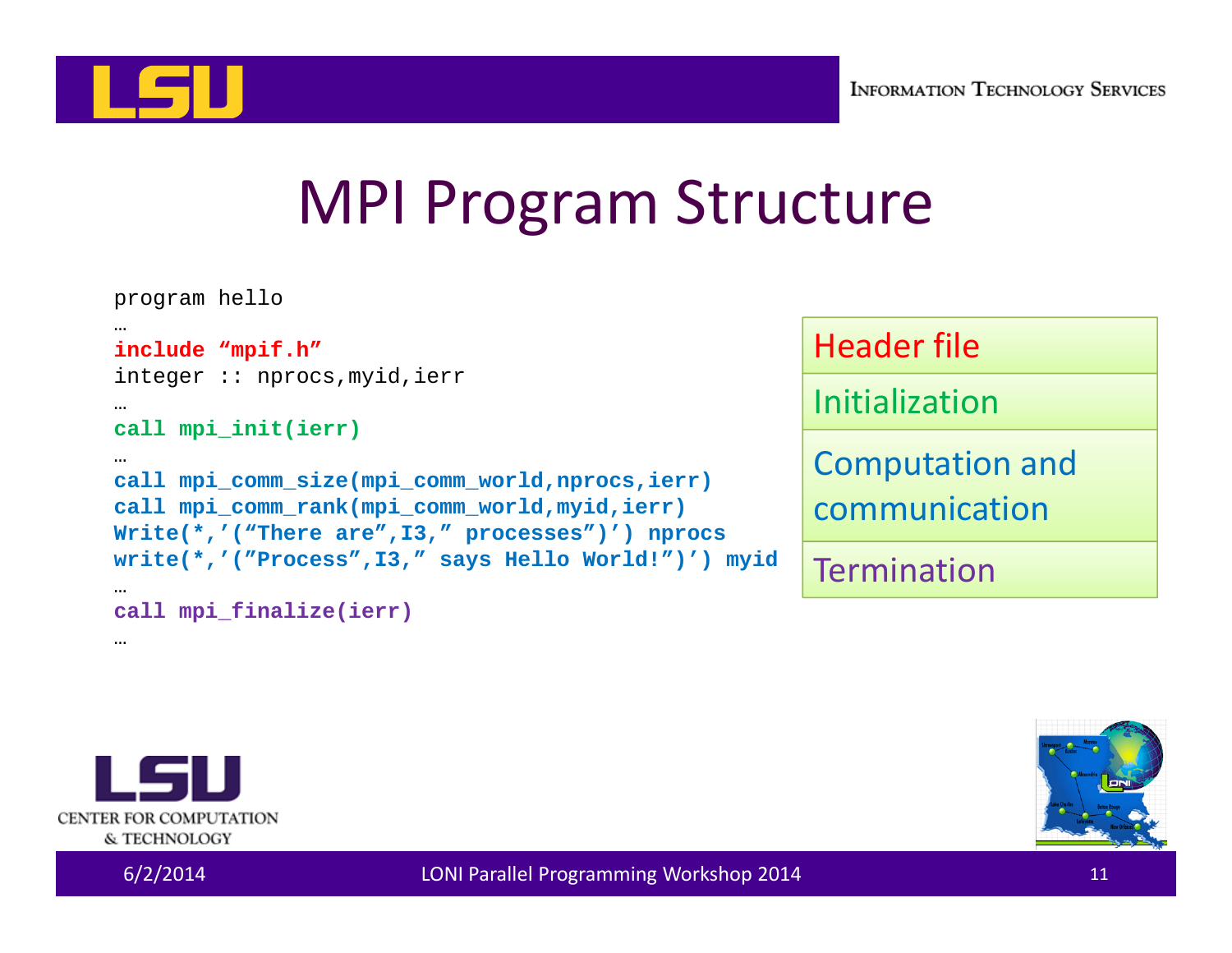

### MPI Program Structure

```
program hello
…include "mpif.h"
integer :: nprocs,myid,ierr
…call mpi_init(ierr)
…
call mpi_comm_size(mpi_comm_world,nprocs,ierr)
[lyan1@qb563 ex]$ mpirun -np 4 ./a.out
call mpi_comm_rank(mpi_comm_world,myid,ierr)
There are 4 processes.
Write(*,'(" There are 4 processes.
write(*,'(" There are 4 processes.
…
call mpi_finalize(ierr)
Process 3 says Hello World!
…There are 4 processes.
            Process 1 says Hello World!
            Process 0 says Hello World!
             Process 2 says Hello World!
```
Header file

Initialization

Computation and communication

Termination



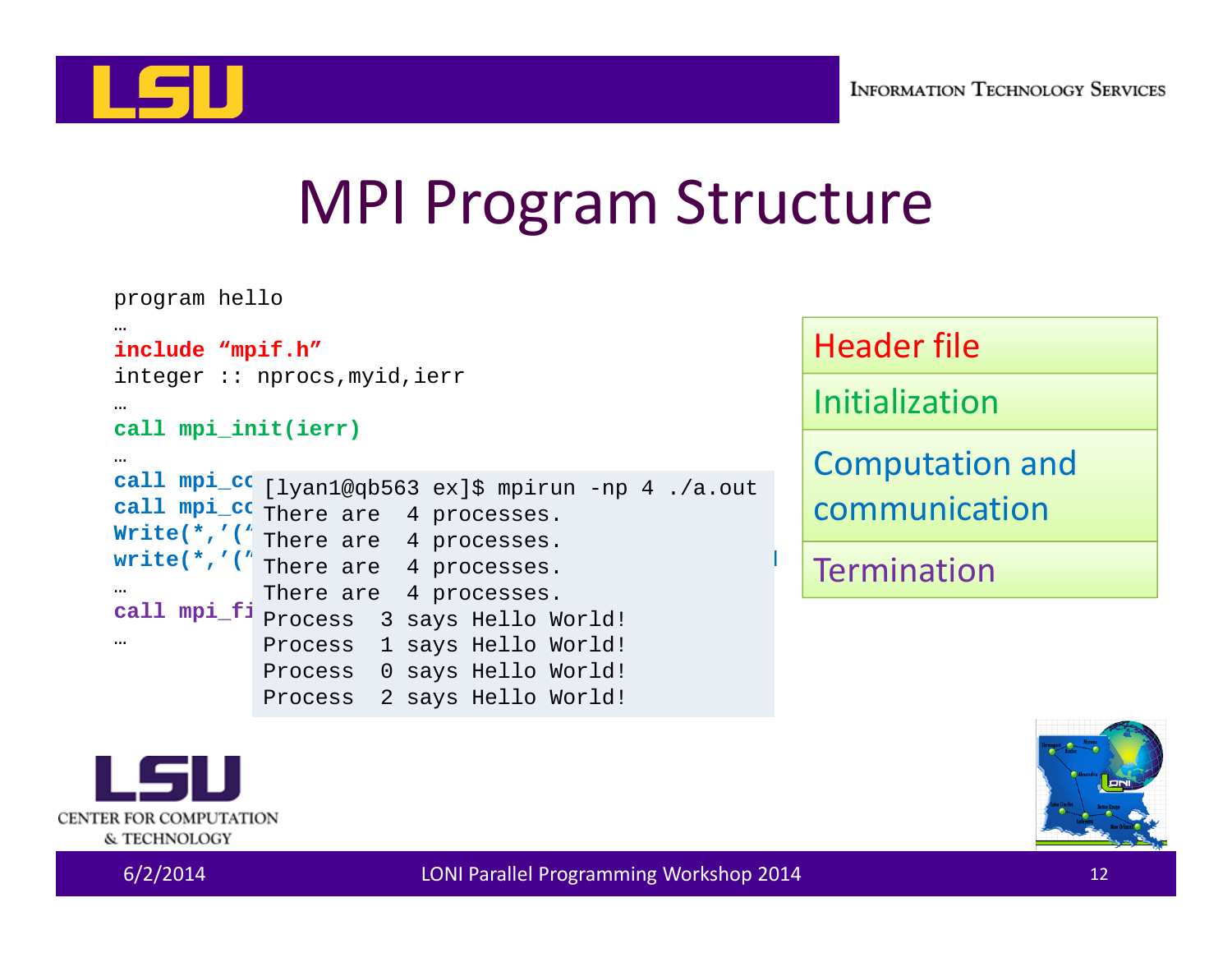

#### C vs. Fortran

- •Not too much difference
- Header file
	- C: mpi.h
	- Fortran: mpif.h
- Function names
	- C: MPI\_Some\_Function
	- Fortran: mpi\_some\_function (not case sensitive)
- Error handles
	- C returns the error value, while Fortran passes it as an argument
		- C: int err = MPI\_Some\_Function(arg1,arg2,…,argN)
		- Fortran: call mpi\_some\_function(arg1,arg2,…,argN,ierr)



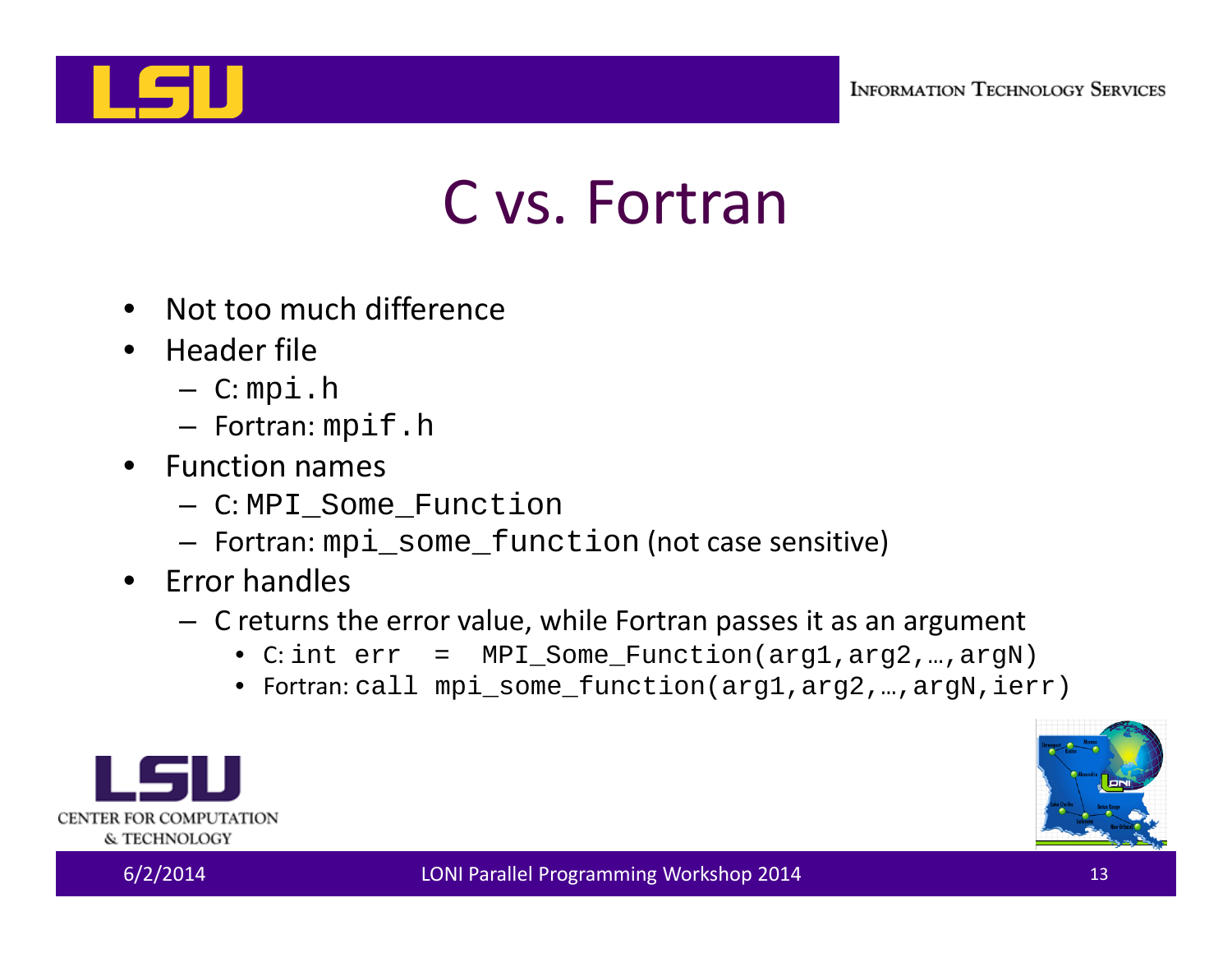

## Initialization and Termination

- Initialization
	- –Must be called before any other MPI calls
	- –C: MPI\_Init()
	- $-$  Fortran: <code>MPI\_INIT(ierr)</code>
- Termination
	- $-$  Clean up data structures, terminate incomplete calls etc.
	- C: MPI\_Finalize()
	- $-$  Fortran: <code>MPI\_FINALIZE(ierr)</code>



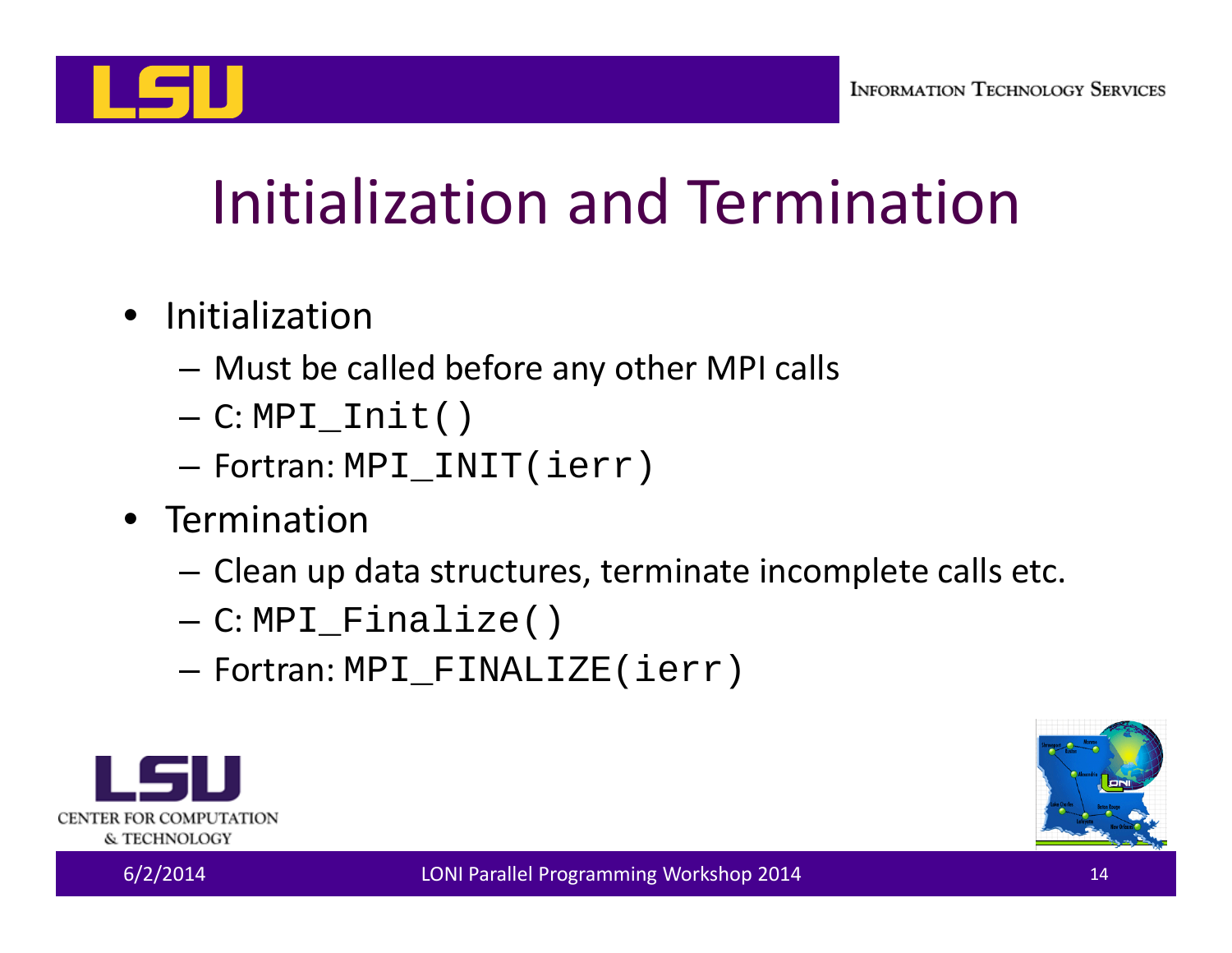

# Communicators (1)

- $\bullet$  A communicator is an identifier associated with a group of processes
	- – Can be regarded as the name given to an ordered list of processes
	- $-$  Each process has a unique rank, which starts from 0  $\,$ (usually referred to as "root")
	- $-$  It is the context of MPI communications and operations
		- For instance, when a function is called to send data to all processes, MPI needs to understand what "all" means



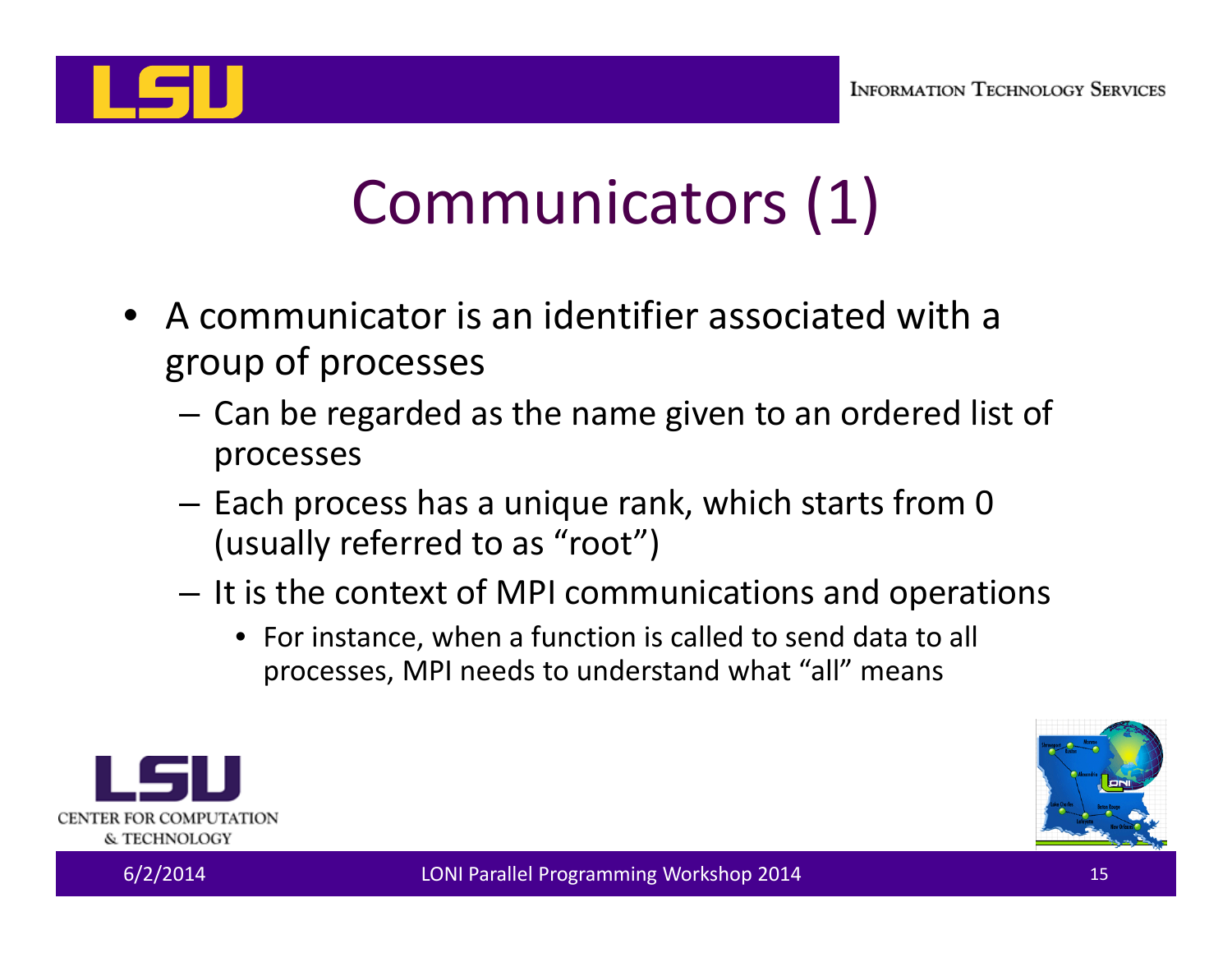

# Communicators (2)

- MPI\_COMM\_WORLD: the default communicator that contains all processes running the MPI program
	- –This is the only one we will use for this workshop
- There can be many communicators
- A process can belong to multiple communicators
	- – $-$  The rank is usually different



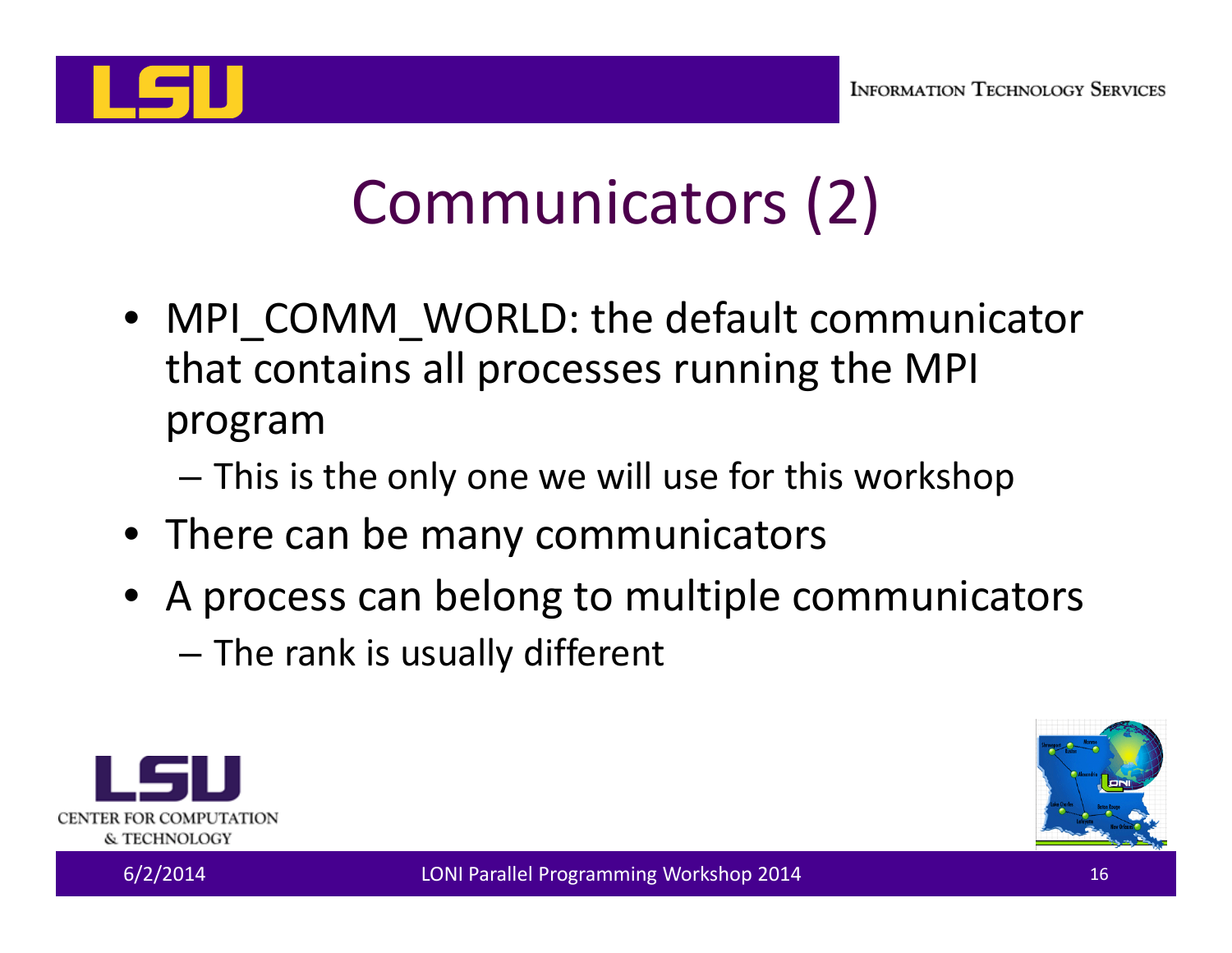# Getting Communicator Information

- Get the rank of <sup>a</sup> communicator
	- – C: MPI\_Comm\_Rank(MPI\_Comm comm, int \*rank)
	- –Fortran: MPI\_COMM\_RANK(COMM,RANK,ERR)
- Get the size in a communicator
	- – C: MPI\_Comm\_Size(MPI\_Comm comm, int \*size)
	- –Fortran: MPI\_COMM\_SIZE(COMM,SIZE,ERR)



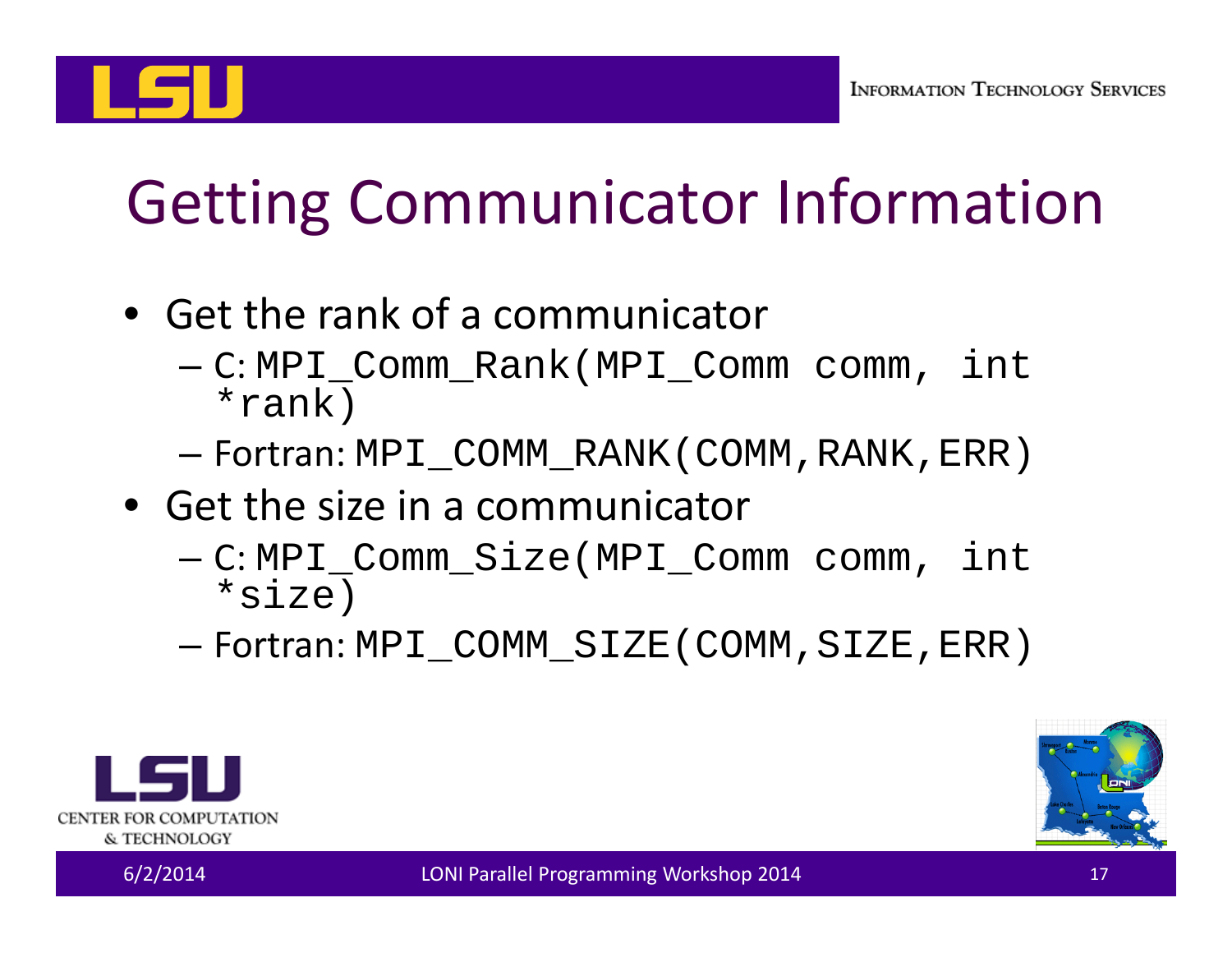

## Compiling and Running MPI Programs

- Not a part of the standard
	- – $-$  Could vary from platform to platform
	- Or even from implementation to implementation on the same platform
- On Shelob:
	- Compile
		- C: mpicc –o <executable name> <source file>
		- Fortran: mpif90 –o <executable name> <source file>
	- Run
		- mpirun –hostfile \$PBS\_NODEFILE –np <number of procs> <executable name> <input parameters>



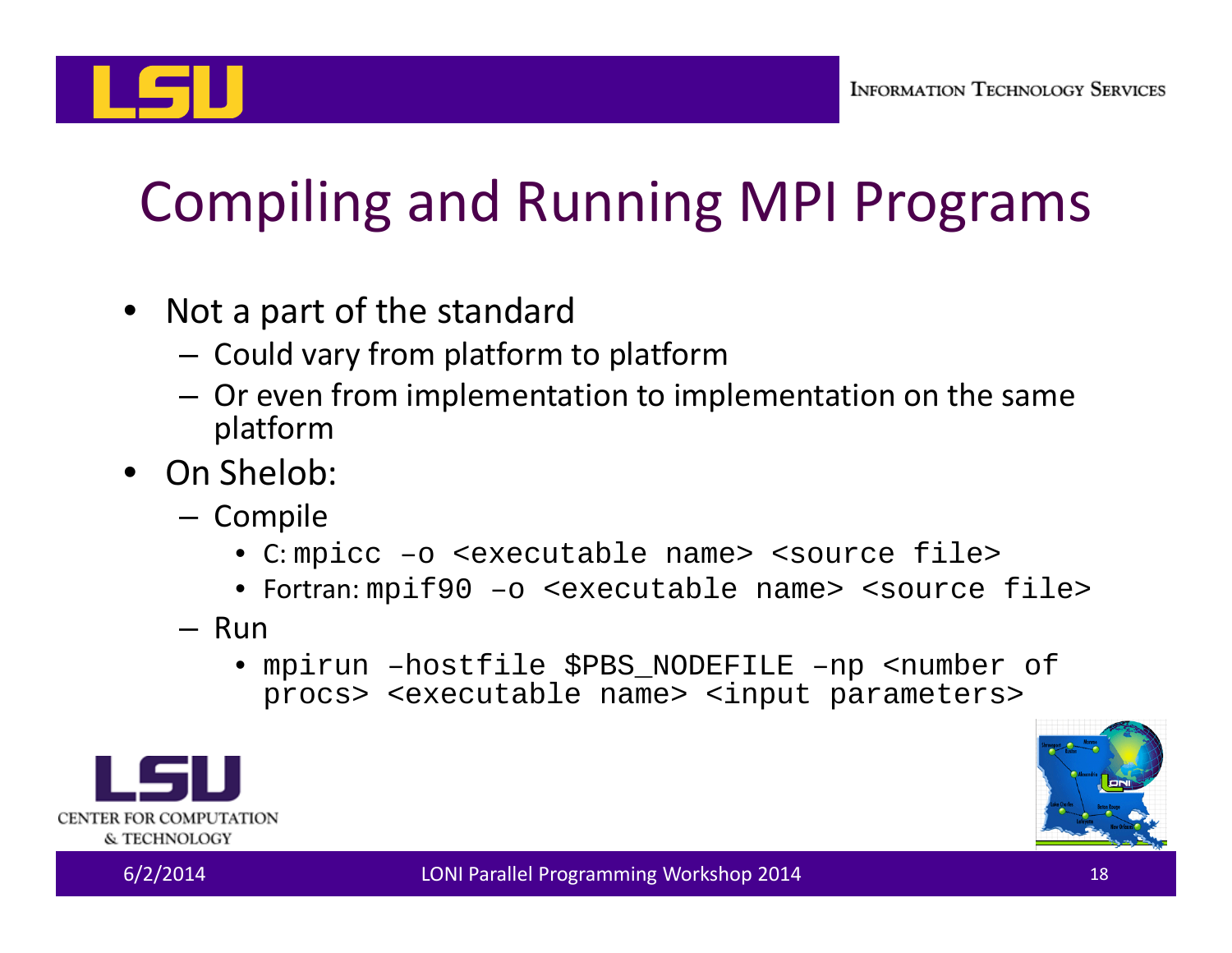

## About Exercises

- • Exercises
	- Track A: Miscellaneous exercises
	- –— Track B: Matrix multiplication
	- – $-$  Track C: Laplace solver
	- –Located at: /home/lyan1/loniworkshop2014/<problem>/mpi
- For most exercises, <sup>a</sup> serial program will be provided and your task is to parallelize it with MPI
	- You can start from the serial program, or
	- –You can fill the blanks in the provided MPI programs



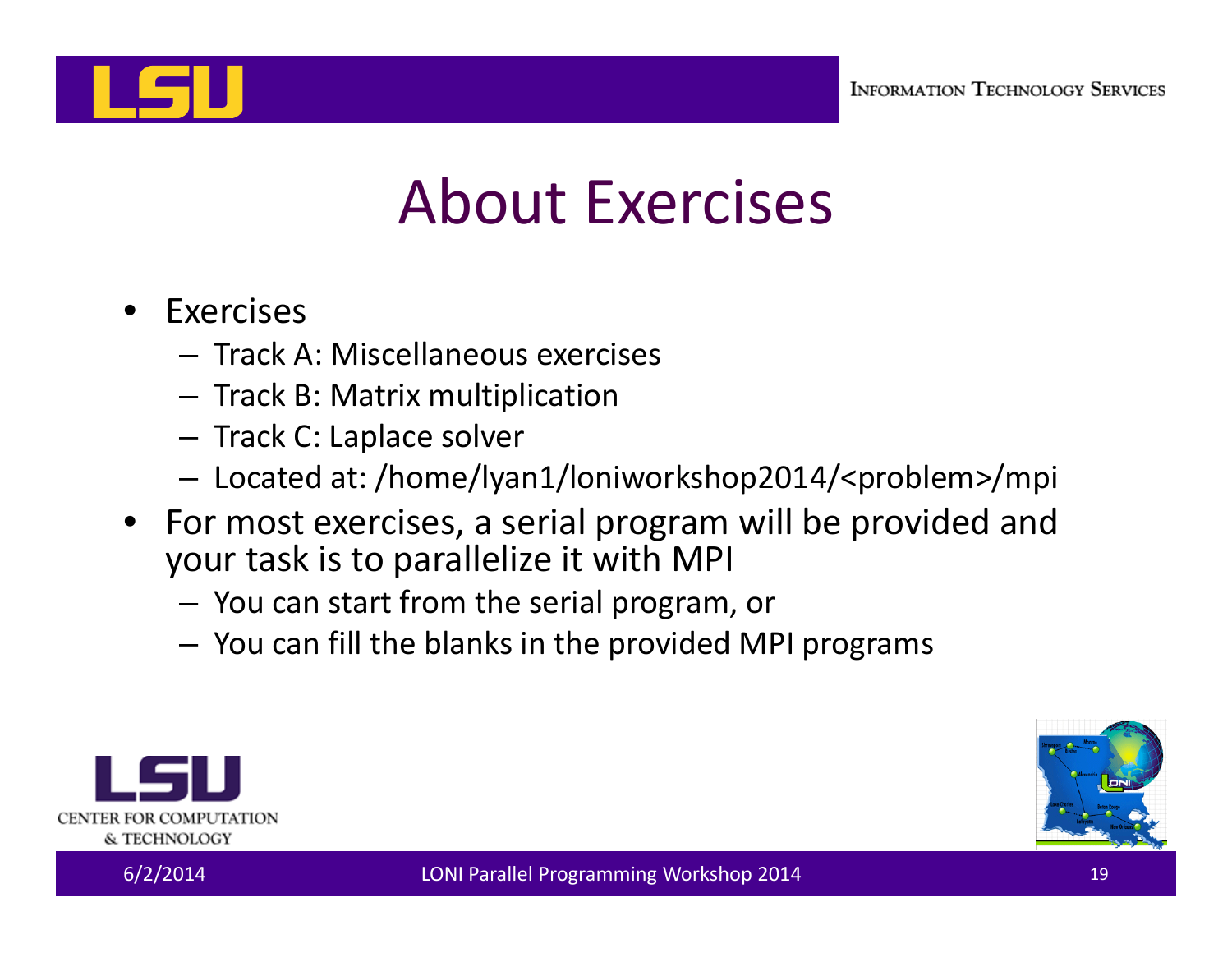

## Exercise 1a: Process Color

- Write <sup>a</sup> MPI program where
	- – Processes with odd rank print to screen "Process <sup>x</sup> has the color green"
	- – Processes with even rank print to screen "Process x has the color red"



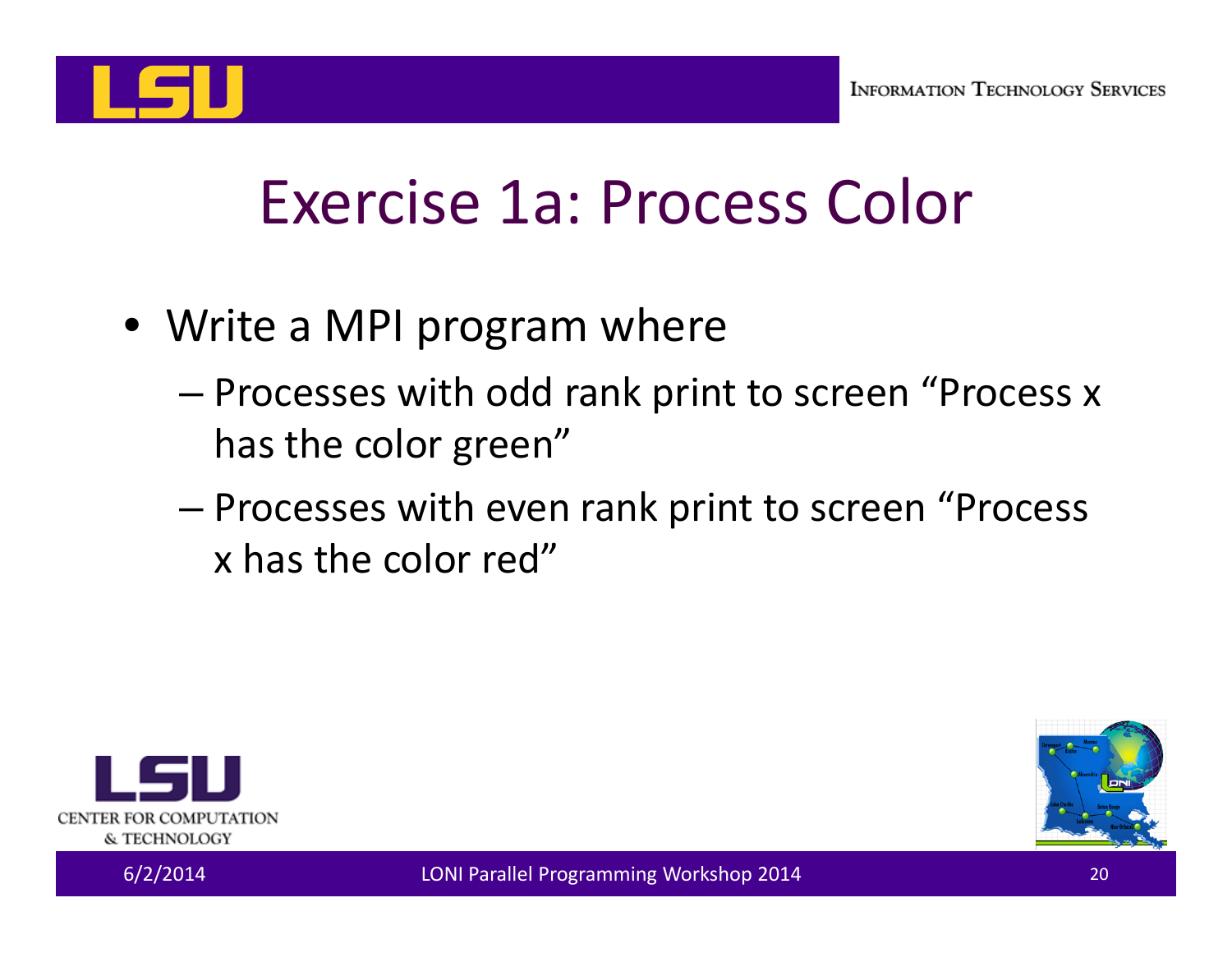

## Exercise 1b: Matrix Multiplication version 1

- Goal: Distribute the work load among processes in 1‐d manner
	- – $-$  Each process initializes its own copy of A and B
	- – Then processes part of the workload
		- Need to determine how to decompose (which process deals which rows or columns)
		- Assume that the dimension of A and B is <sup>a</sup> multiple of the number of processes (need to check this in the program)
	- Validate the result at the end



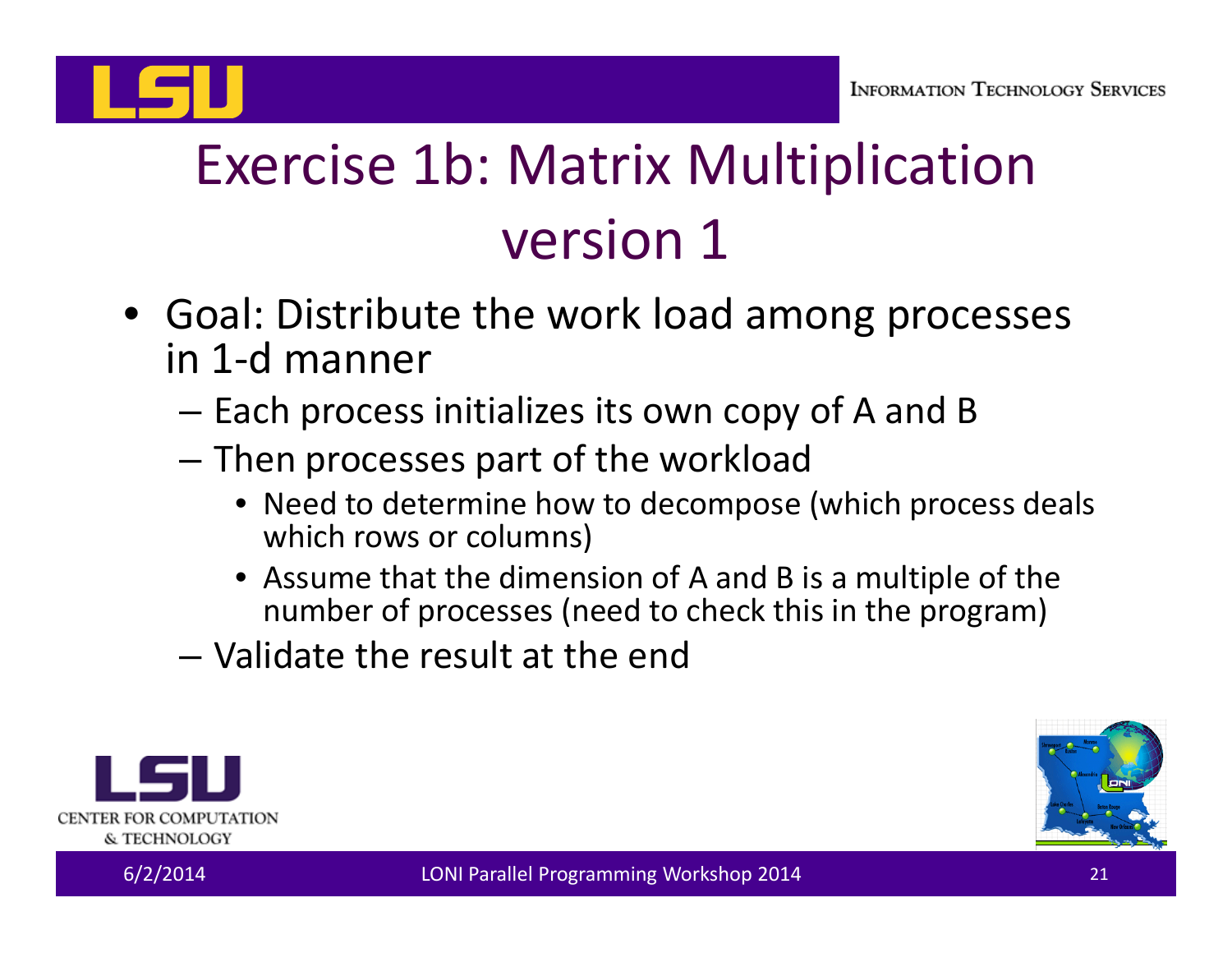

#### Exercise 1c: Laplace Solver version 0

- Goal: Distribute the work load among processes in 1‐d manner
	- –Find out the size of sub‐matrix for each process
	- – $-$  Let each process report which part of the domain it will work on, e.g. "Process <sup>x</sup> will process column (row) <sup>x</sup> through column (row) y."
		- Row‐wise (C) or column‐wise (Fortran)



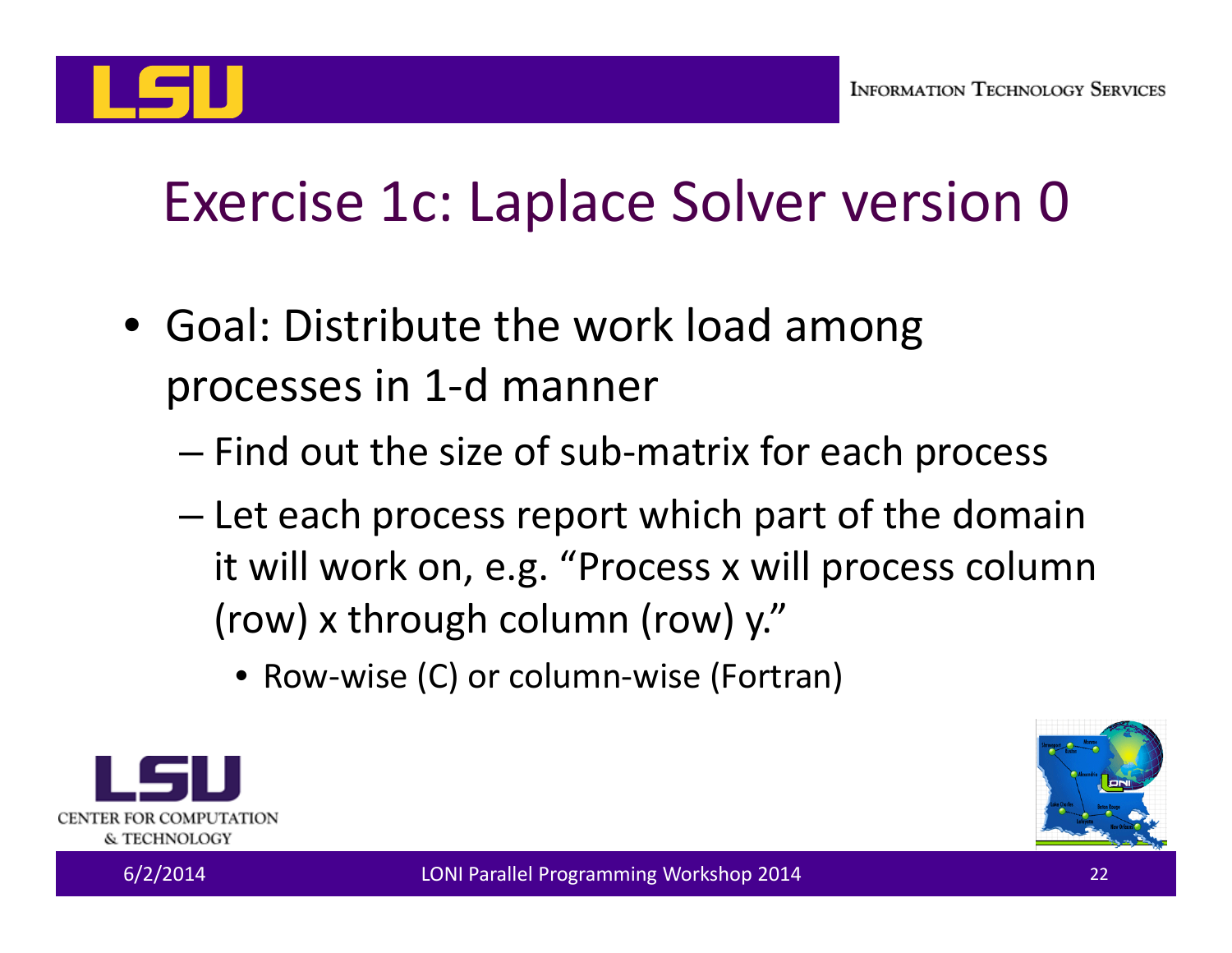

## Point‐to‐point Communication

- • Communication between <sup>a</sup> pair of processes, so two functions calls are required
	- The sending process calls the MPI\_SEND function
		- C: int MPI\_Send(void \*buf, int count, MPI\_Datatype dtype, int dest, int tag, MPI\_Comm comm);
		- Fortran: MPI\_SEND(BUF, COUNT, DTYPE, DEST, TAG, COMM, IERR)
	- The receiving process calls the MPI\_RECV function
		- C: int MPI\_Recv(void \*buf, int count, MPI\_Datatype dtype, int source, int tag, MPI\_Comm comm, MPI\_Status \*status);
		- Fortran: MPI\_RECV(BUF, COUNT, DTYPE, SOURCE, TAG, COMM, STATUS, IERR)
- •The function arguments characterize the message being transferred



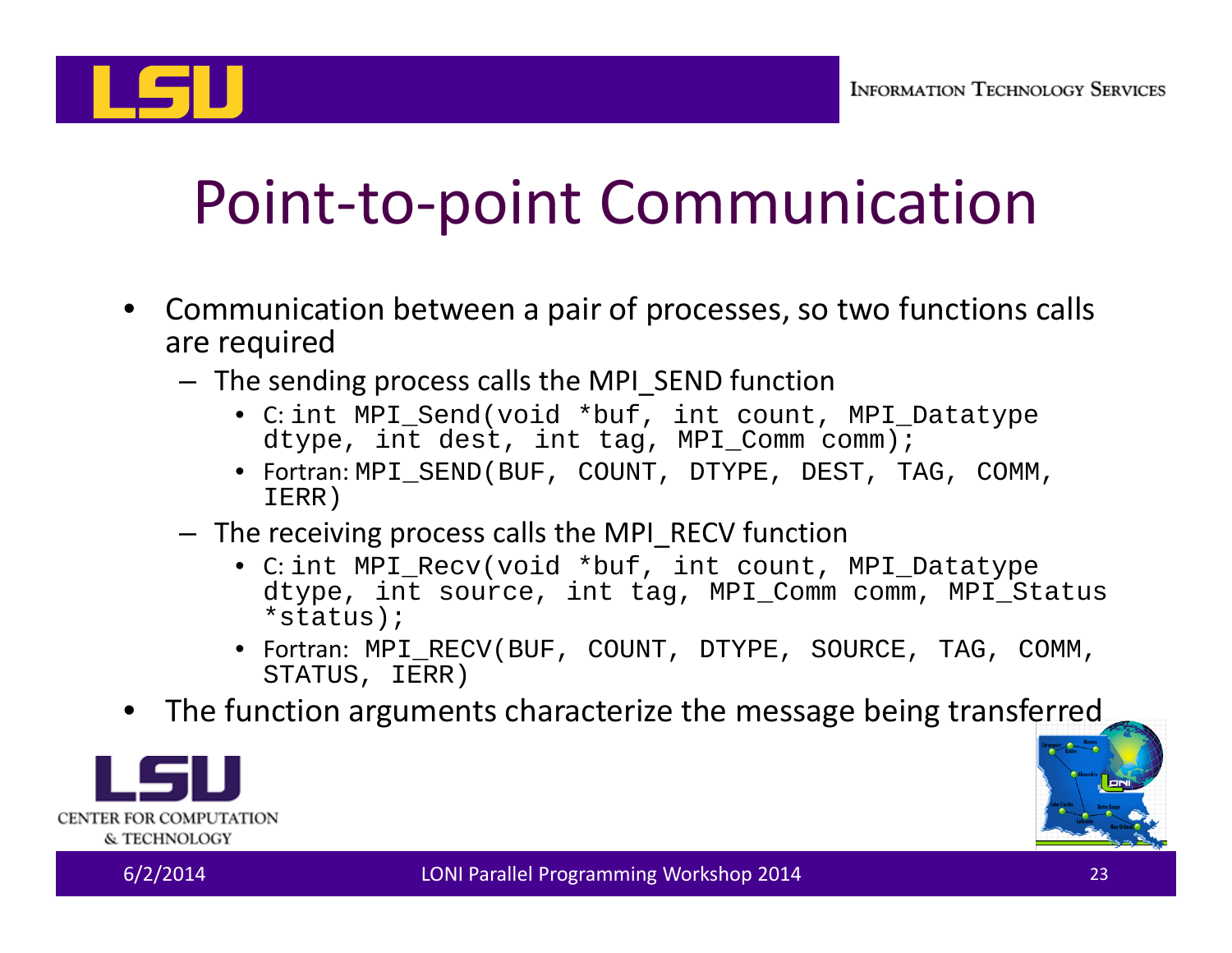

## MPI Message

- • A MPI message consists of two parts
	- Message body
		- Buffer: starting location in memory for outgoing data (send) or incoming data (receive)
		- Data type: type of data to be sent or received
		- Count: number of items of type datatype to be sent or received
	- Message envelope
		- Destination (source): rank of the destination (source) of the message
		- Tag: what MPI uses to match messages between processes
		- Communicator
- • $\bullet$  The  $\texttt{status}$  argument contains information on the message that is received
	- Only for MPI\_RECV



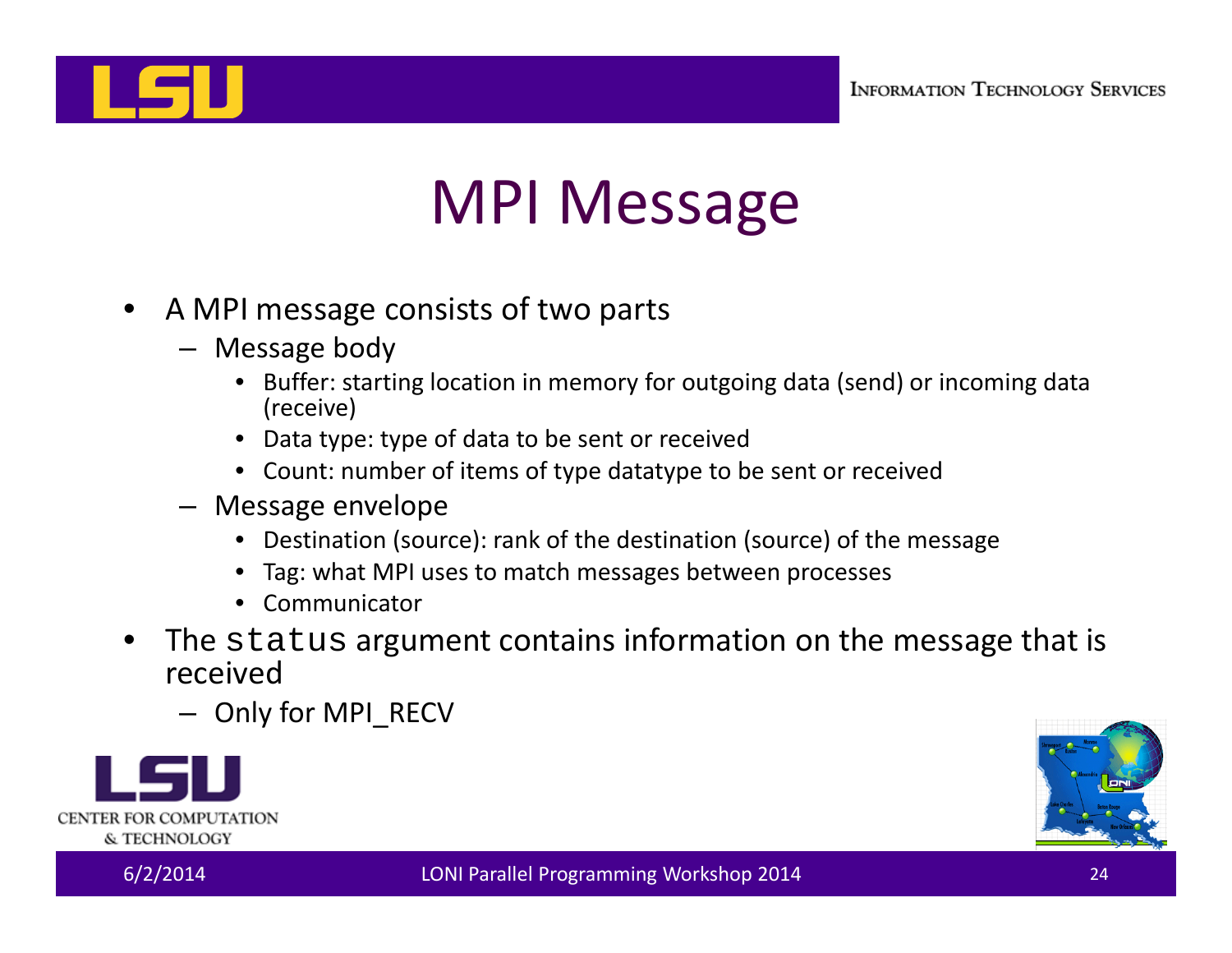

## Example: Gathering Array Data



• Goal: gather some array data from each process and place it in the memory of the root process



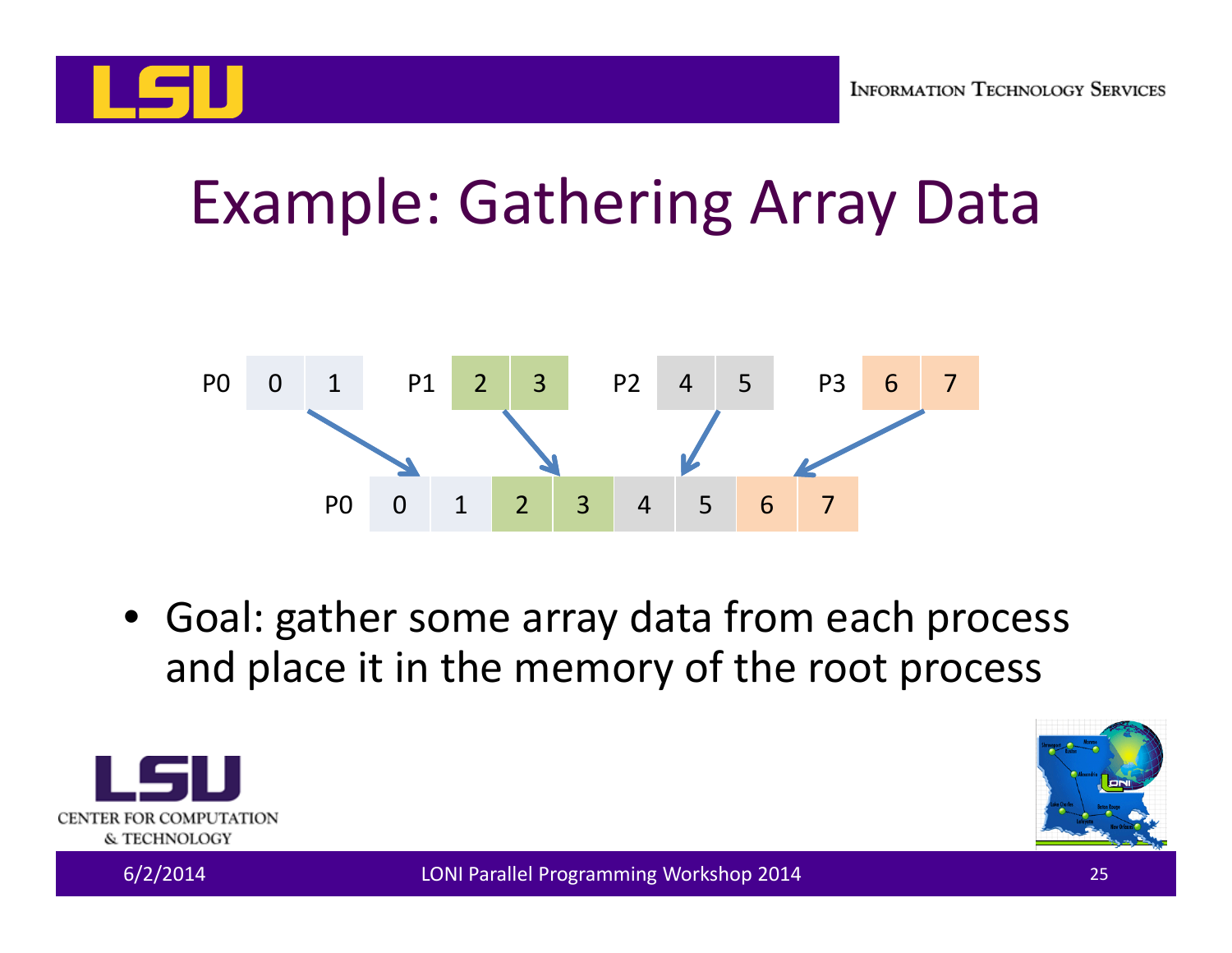

## Example: Gathering Array Data

```
…integer, all ocatable :: array(:)! Initialize MPIcall mpi_init(ierr)
call mpi_comm_size(mpi_comm_world,nprocs,ierr)
call mpi_comm_rank(mpi_comm_world,myid,ierr)
! Initialize the array
allocate(array(2*nprocs))
array(1)=2*myidarray(2)=2*myid+1! Send data to the root process
if (myid.eq.0) then
  do i=1,nprocs-1
    call mpi recv(array(2*i+1),2,mpi integer,i,i,status,ierr)
  enddowrite(*,*) "The content of the array:"
  write(*,*) array
elsecall mpi send(array, 2, mpi integer, 0, myid, ierr)
endif
```


CENTER FOR COMPUTATION & TECHNOLOGY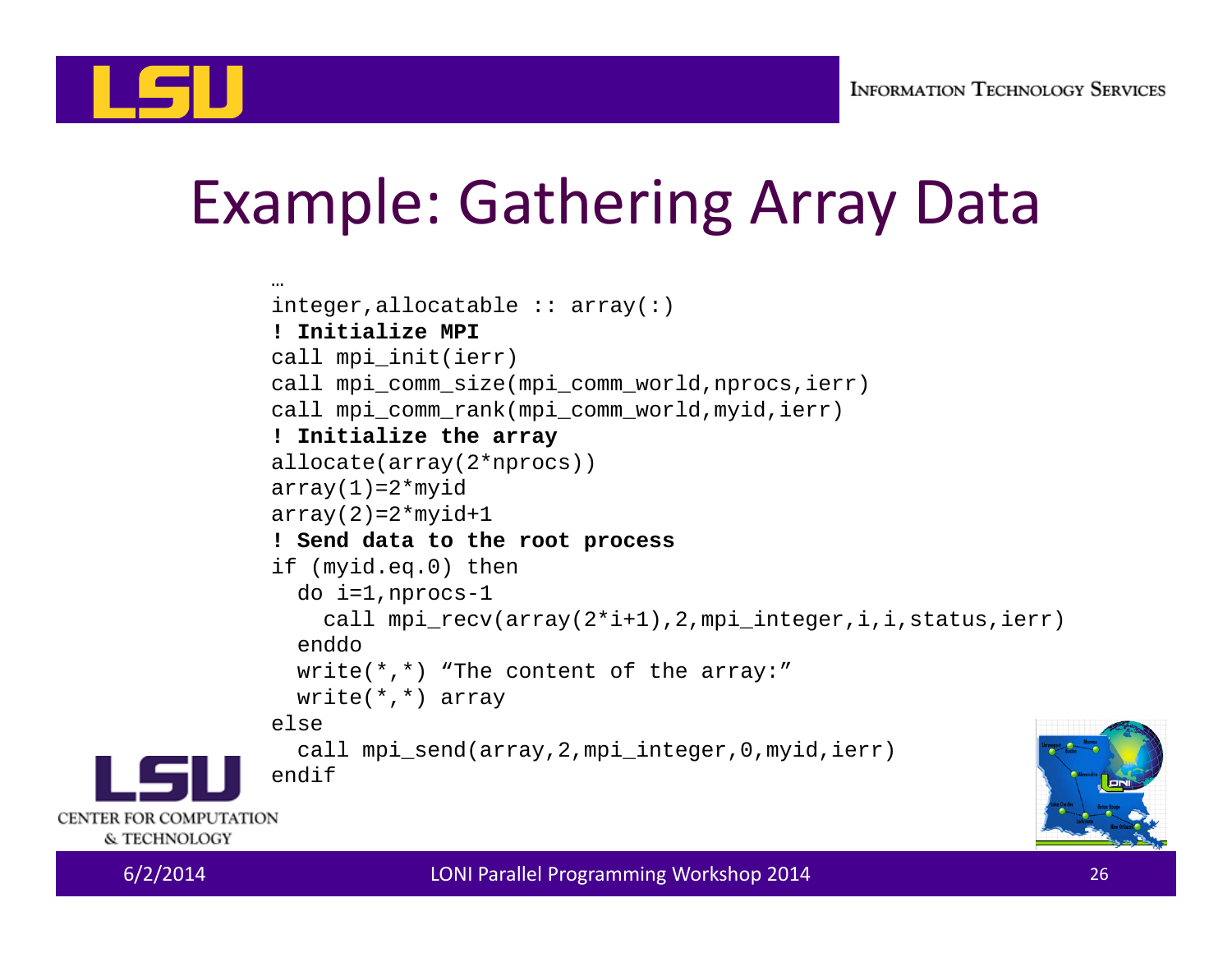

## Example: Gathering Array Data

|                                        | $\cdots$<br>! Initialize MPI<br>call mpi_init(ierr)                                                                                                                                                                                    | integer, all ocatable :: array(:)<br>call mpi_comm_size(mpi_comm_world,nprocs,ierr)<br>call mpi_comm_rank(mpi_comm_world,myid,ierr)<br>! Initialize the array |   |  |                |   |  |
|----------------------------------------|----------------------------------------------------------------------------------------------------------------------------------------------------------------------------------------------------------------------------------------|---------------------------------------------------------------------------------------------------------------------------------------------------------------|---|--|----------------|---|--|
|                                        | The content of the array:<br>$\Omega$<br>6                                                                                                                                                                                             | [lyan1@qb563 ex]\$ mpirun -np 4./a.out                                                                                                                        | 2 |  | $\overline{4}$ | 5 |  |
|                                        | do $i=1$ , nprocs-1<br>call mpi_recv(array(2*i+1),2,mpi_integer,i,i,status,ierr)<br>enddo<br>write( $*,*$ ) "The content of the array:"<br>$write(*, *)$ array<br>else<br>call mpi_send(array, 2, mpi_integer, 0, myid, ierr)<br>endif |                                                                                                                                                               |   |  |                |   |  |
| CENTER FOR COMPUTATION<br>& TECHNOLOGY |                                                                                                                                                                                                                                        |                                                                                                                                                               |   |  |                |   |  |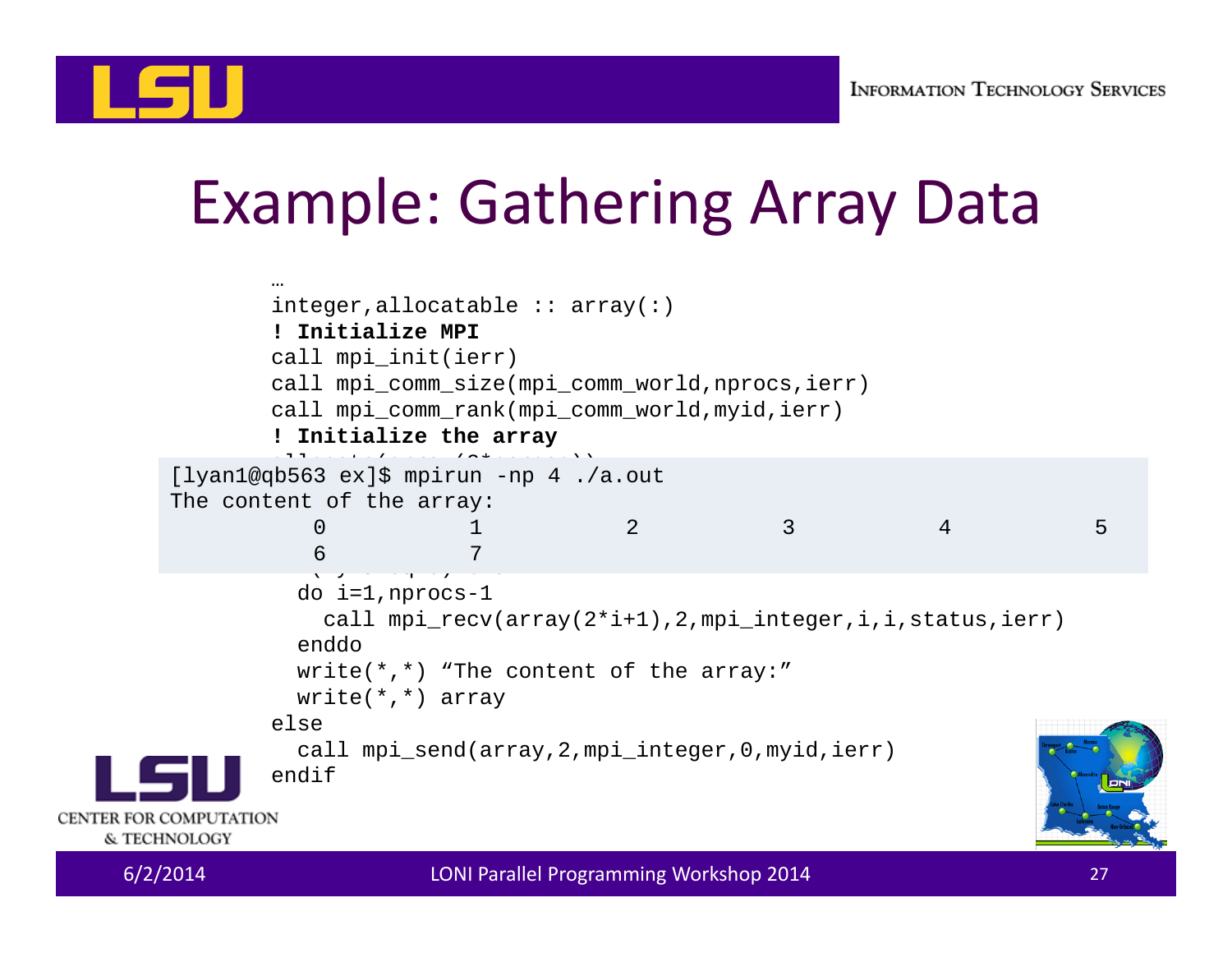

# Blocking Operations

- MPI\_SEND and MPI\_RECV are blocking operations
	- $-$  They will not return from the function call until the communication is completed
	- – When <sup>a</sup> blocking send returns, the value(s) stored in the variable can be safely overwritten
	- – When <sup>a</sup> blocking receive returns, the data has been received and is ready to be used



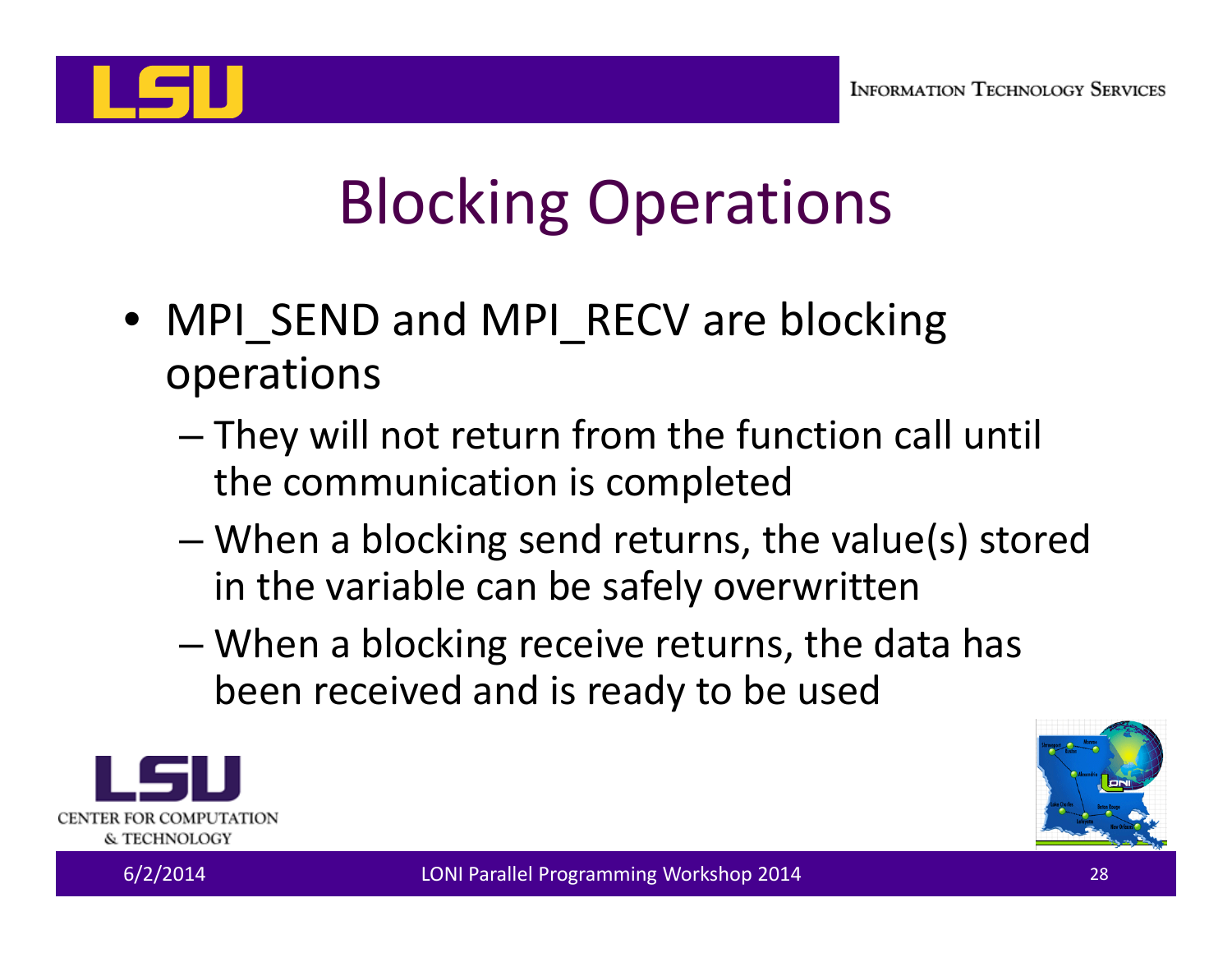

# Deadlock (1)

- Deadlock occurs when both processes awaits the other to make progress
	- // Exchange data between two processes
	- If (process 0) Receive data from process 1 Send data to process 1 If (process 1)
		- Receive data from process 0 Send data to process 0

This is a guaranteed deadlock because both receives will be waiting for data, but no send can be called until the receive returns



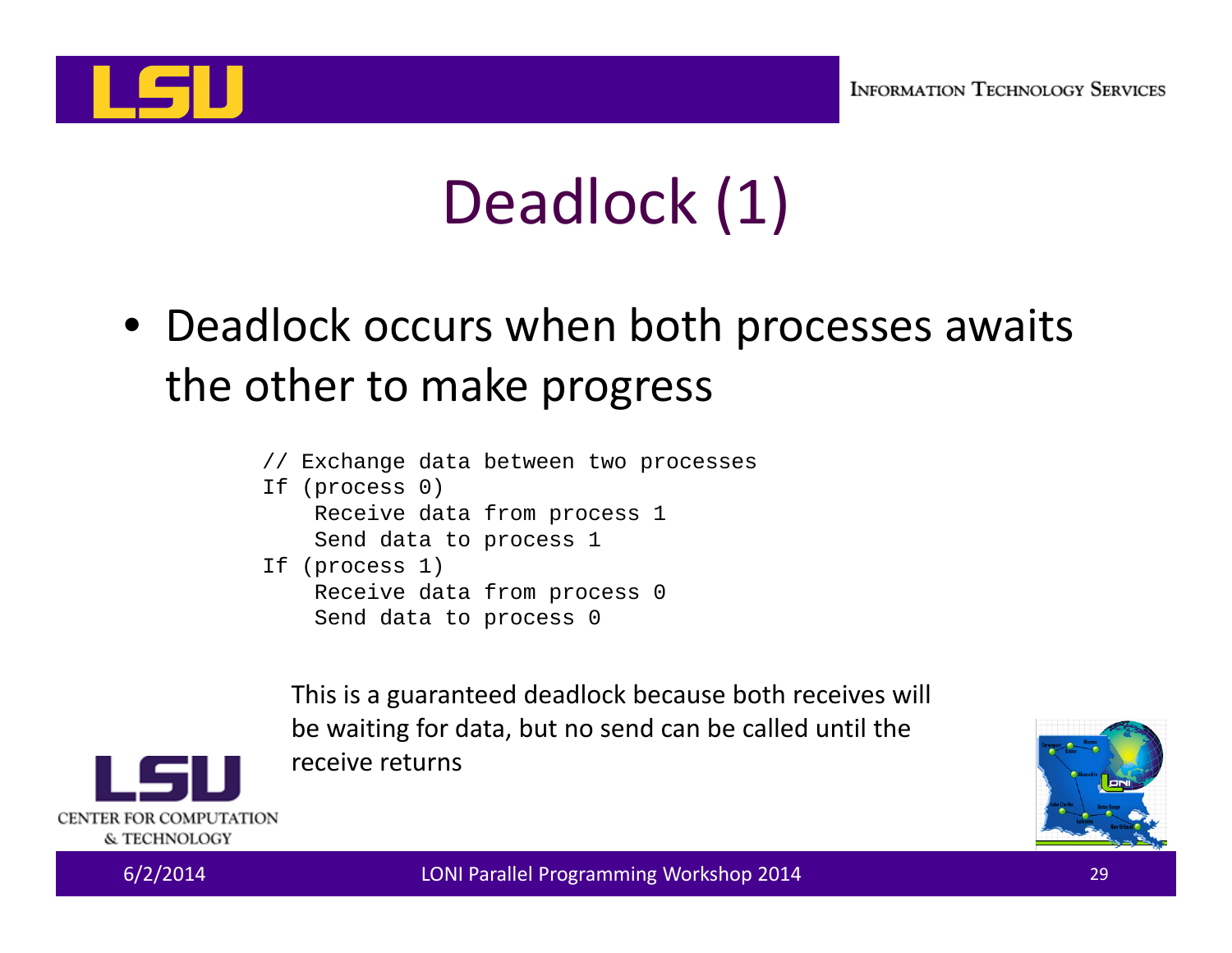

# Deadlock (2)

• How about this one?

- // Exchange data between two processes
- If (process 0) Receive data from process 1 Send data to process 1
- If (process 1) Send data to process 0 Receive data from process 0



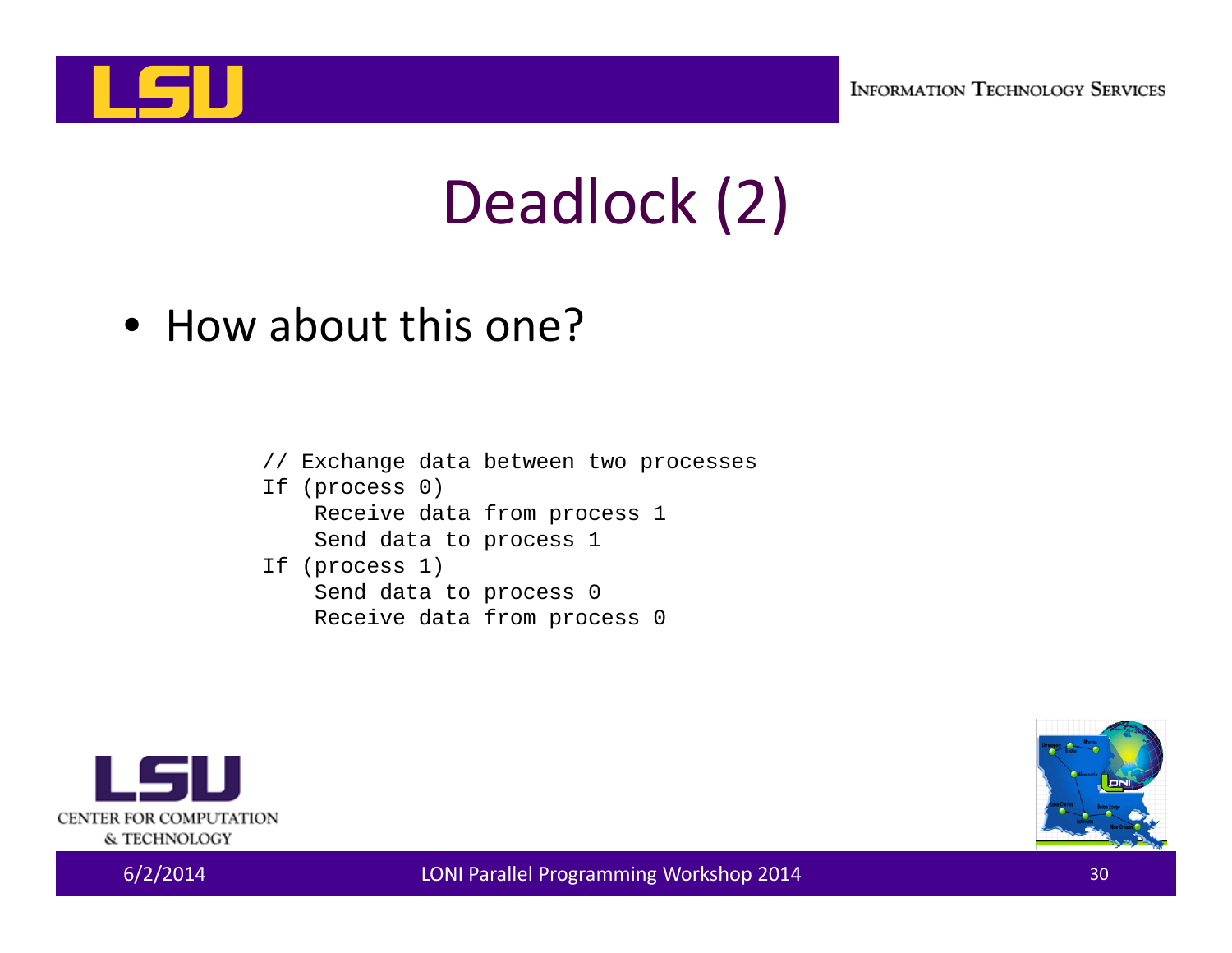

# Deadlock (2)

• How about this one?

- // Exchange data between two processes
- If (process 0) Receive data from process 1 Send data to process 1
- If (process 1) Send data to process 0 Receive data from process 0

No deadlock will occur – process 0 will receive the data first, then send the data to process 1; However, there will be performance penalty because we serialize potential concurrent operations.





CENTER FOR COMPUTATION & TECHNOLOGY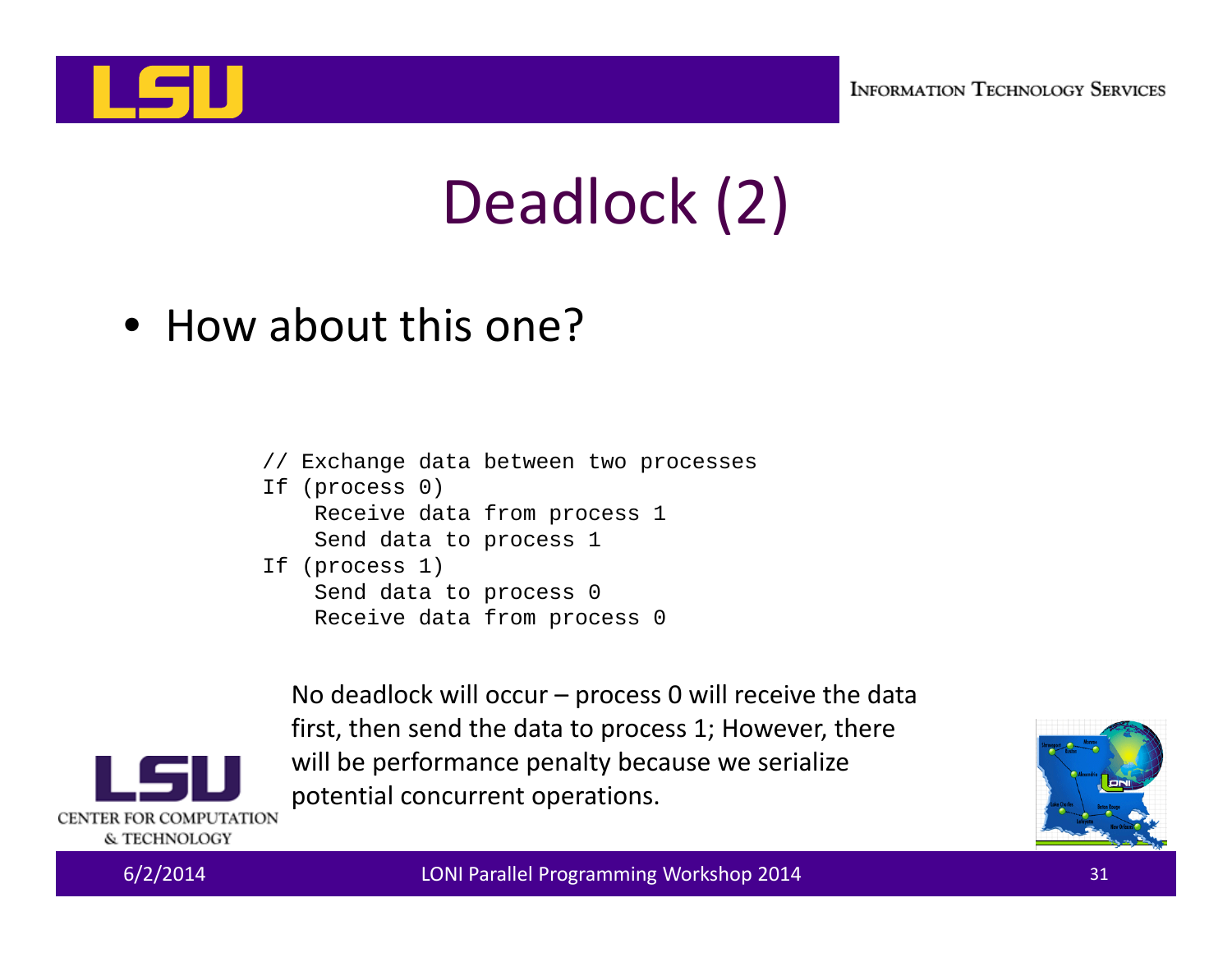

# Deadlock (3)

• And this one?

- // Exchange data between two processes
- If (process 0) Send data to process 1 Receive data from process 1
- If (process 1) Send data to process 0 Receive data from process 0



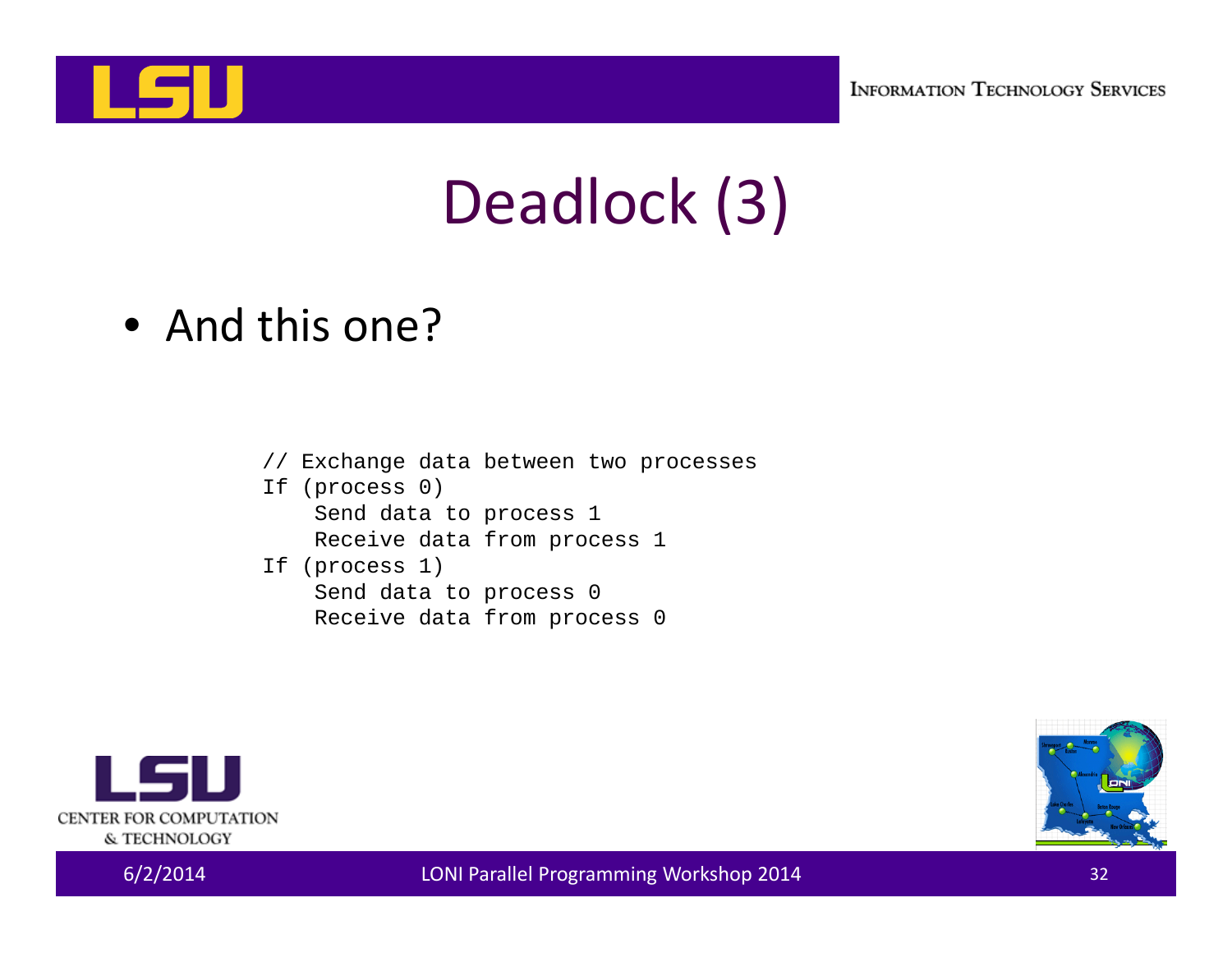

# Deadlock (3)

• And this one?

- // Exchange data between two processes
- If (process 0) Send data to process 1 Receive data from process 1
- If (process 1) Send data to process 0 Receive data from process 0

It depends. If one of the sends returns, then we are OKAY ‐ most MPI implementations buffer the message, so <sup>a</sup> send could return even before the matching receive is posted. However, if this is not the case or the message is too large to be buffered, deadlock will occur.





CENTER FOR COMPUTATION & TECHNOLOGY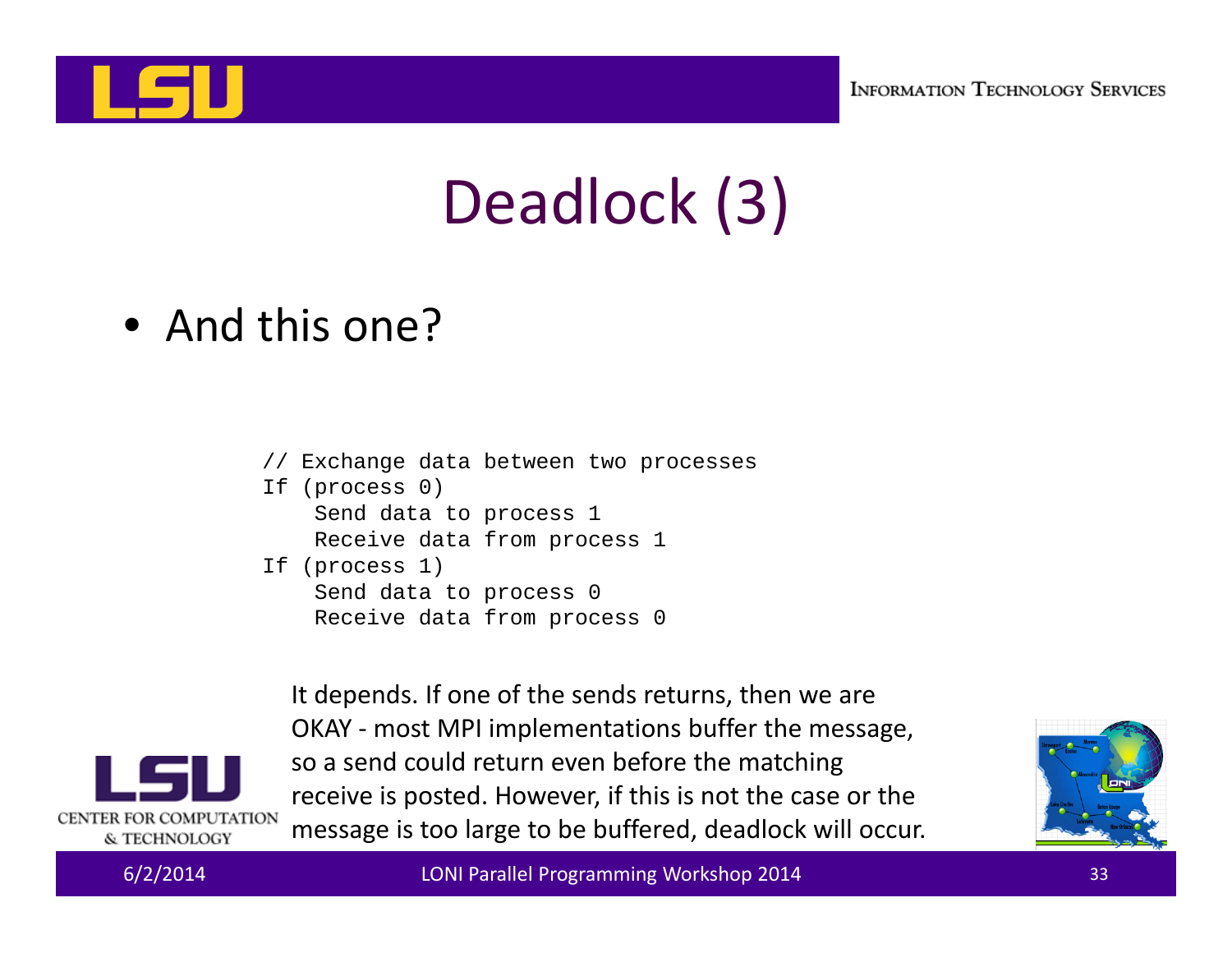

# Non‐blocking Operations (1)

- Non‐blocking operations separate the initialization of <sup>a</sup> send or receive from its completion
- Two calls are required to complete <sup>a</sup> send or receive
	- Initialization
		- Send: MPI\_ISEND
		- Receive: MPI\_IRECV
	- – $-$  Completion: <code>MPI\_WAIT</code>



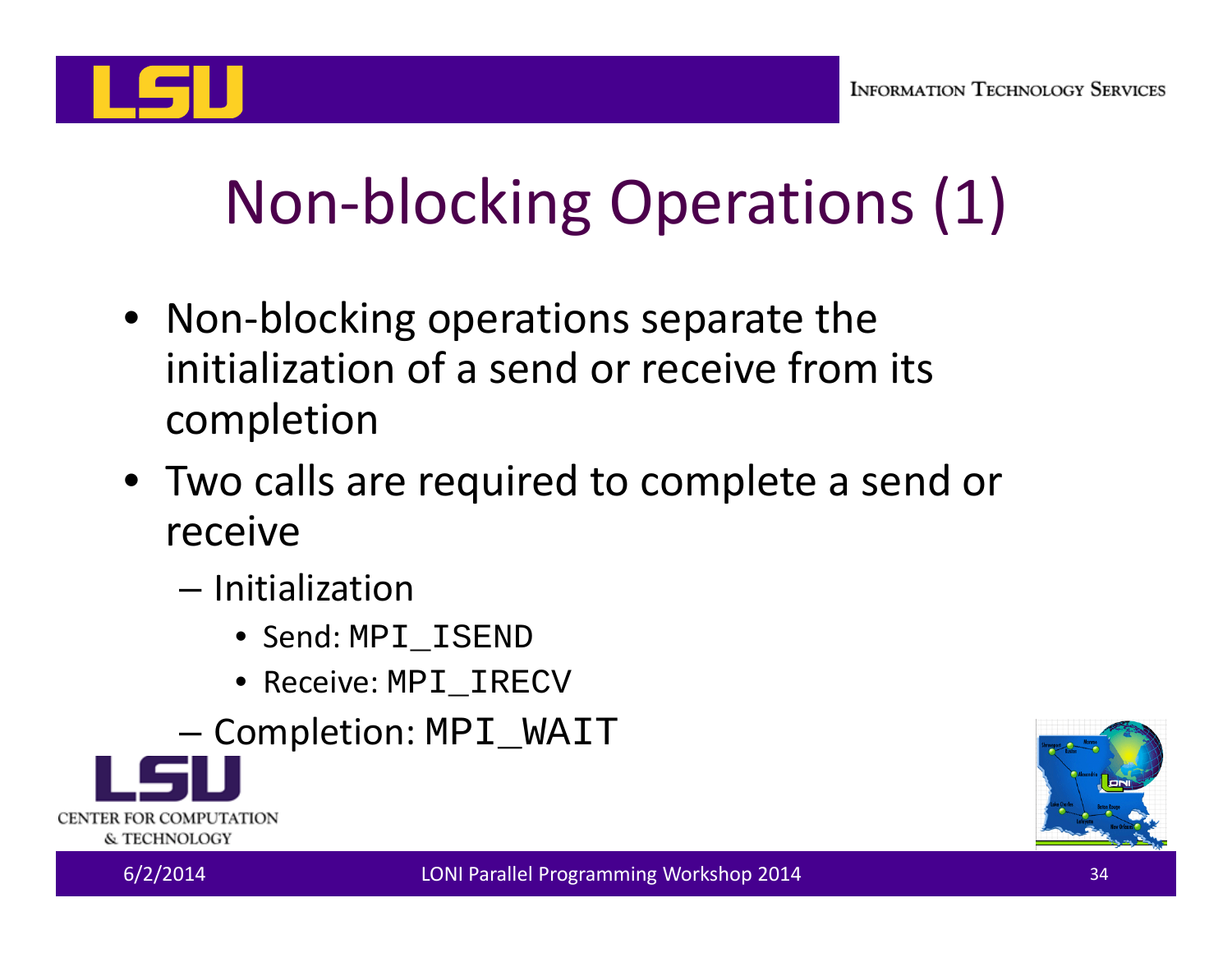

# Non‐blocking Operations (2)

- MPI\_ISEND
	- C: int MPI\_Isend(void \*buf, int count, MPI\_Datatype dtype, int dest, int tag, MPI\_Comm comm, **MPI\_Request \*request**);
	- Fortran: MPI\_ISEND(BUF, COUNT, DTYPE, DEST, TAG, COMM, **REQ**, IERR)
- MPI\_IRECV
	- C: int MPI\_Irecv(void \*buf, int count, MPI\_Datatype dtype, int source, int tag, MPI\_Comm comm, **MPI\_Request \*request**);
	- Fortran: MPI\_IRECV(BUF, COUNT, DTYPE, SOURCE, TAG, COMM, **REQUEST**, IERR)
- • MPI\_WAIT
	- C: int MPI\_Wait( **MPI\_Request \*request**, MPI\_Status \*status );



CENTER FOR COMPUTATION & TECHNOLOGY

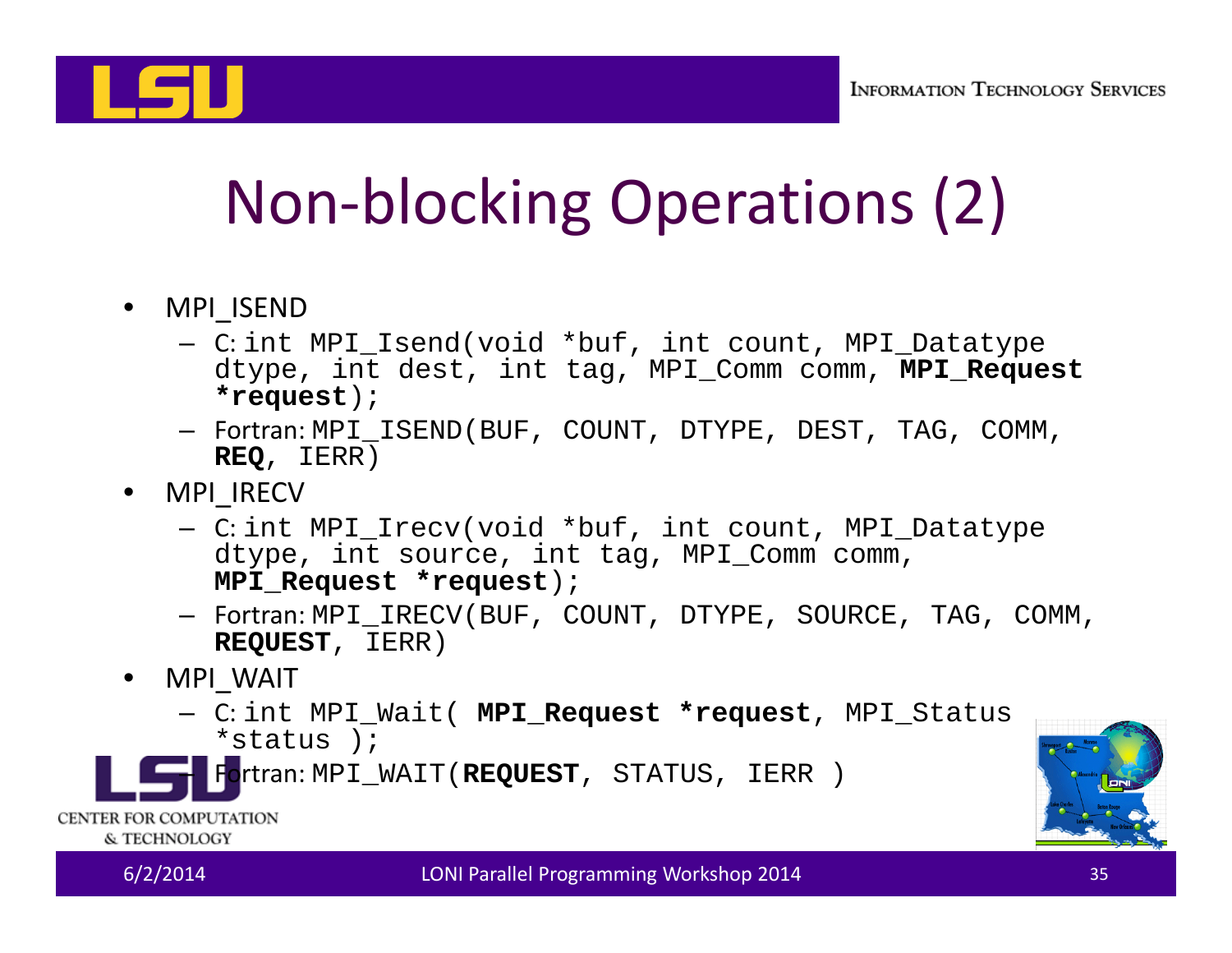

## Example: Exchange Data with Non‐ blocking calls

integer reqids,reqidr integer status(mpi\_status\_size)

if (myid.eq.0) then call mpi isend(to p1,n,mpi integer,1,100,mpi comm world,reqids,ierr) call mpi\_irecv(from\_p1,n,mpi\_integer,1,101,mpi\_comm\_world,reqidr,ierr) elseif (myid.eq.1) then call mpi\_isend(to\_p0,n,mpi\_integer,0,101,mpi\_comm\_world,reqids,ierr) call mpi irecv(from p0,n,mpi integer,0,100,mpi comm world,regidr,ierr) endif

call mpi\_wait(status,reqids,ierr) call mpi wait(status,reqidr,ierr)



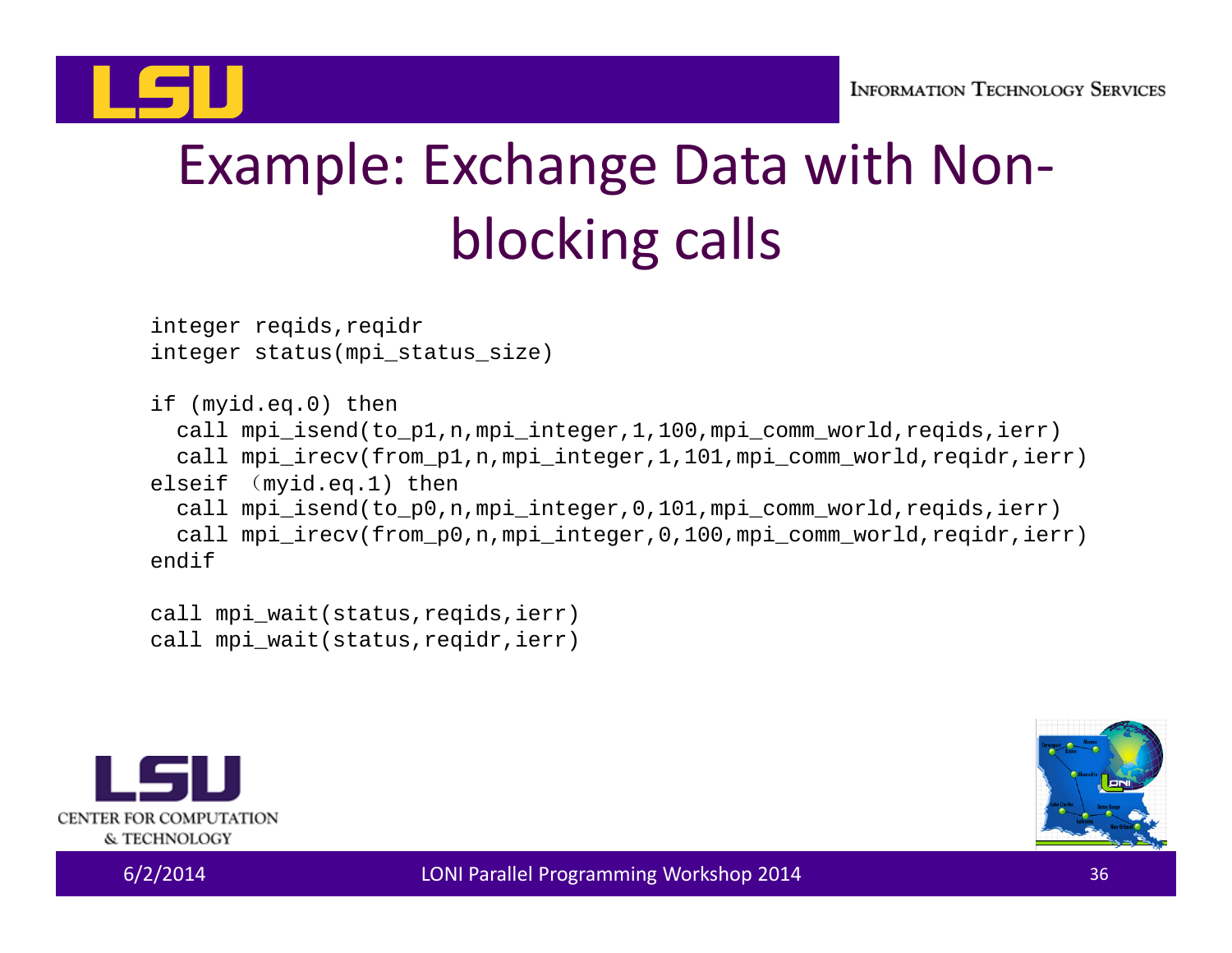

# Blocking vs. Non‐blocking

- Blocking operations are data corruption proof, but
	- Possible deadlock
	- $-$  Performance penalty
- Non‐blocking operations allow overlap of completion and computation
	- – $-$  The process can work on other things between the initialization and completion
	- $-$  Should be used whenever possible



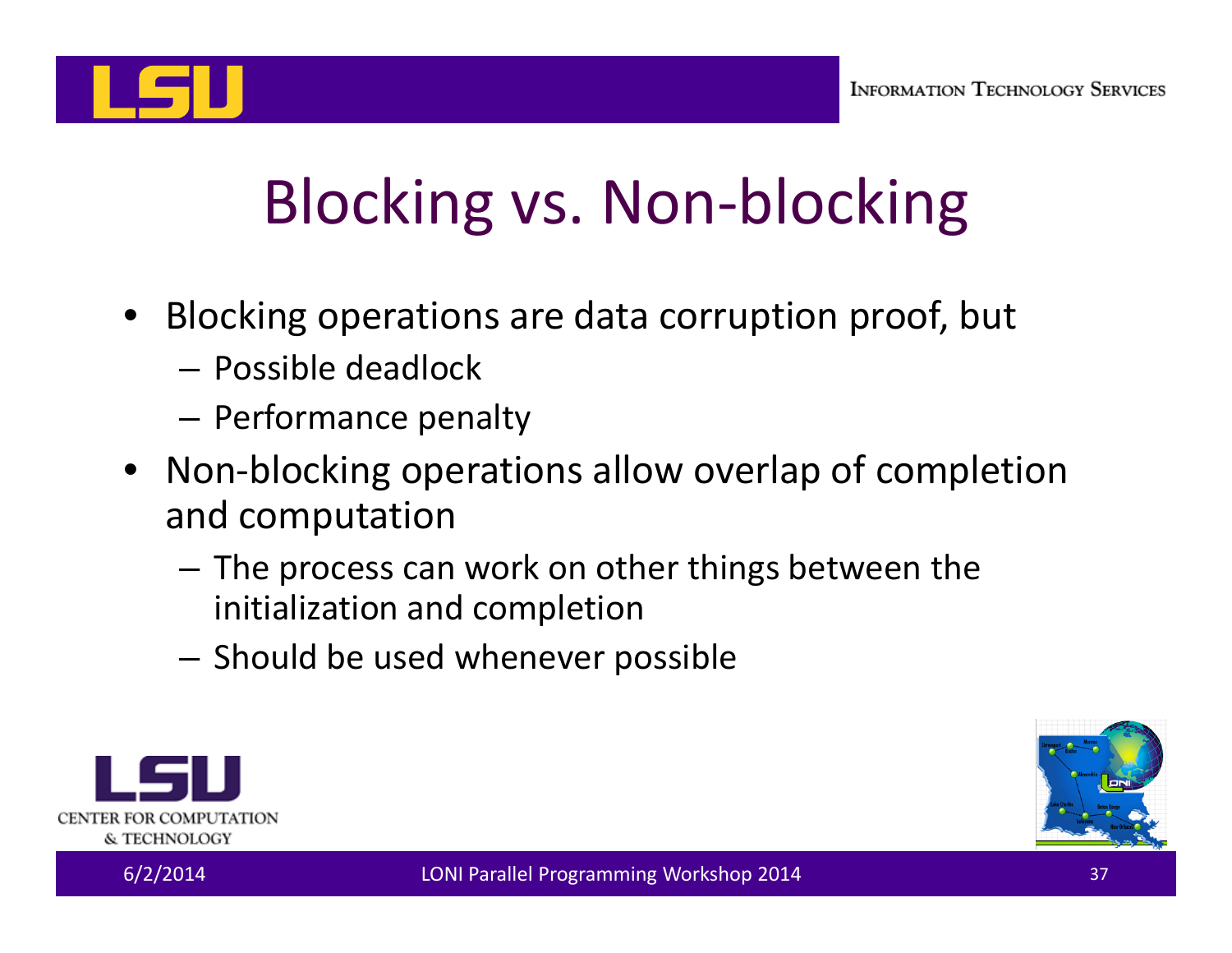

# Exercise 2a: Find Global Maximum

- Goal: Find the maximum in an array
	- – $-$  Each process handle part of the array
	- – $-$  Every process needs to know the maximum at the end of program
- Hints
	- – $-$  This can be done in two steps
		- Step 1: each process send the local maximum to the root process to find the global maximum
		- Step 2: the root process send the global maximum to all other processes



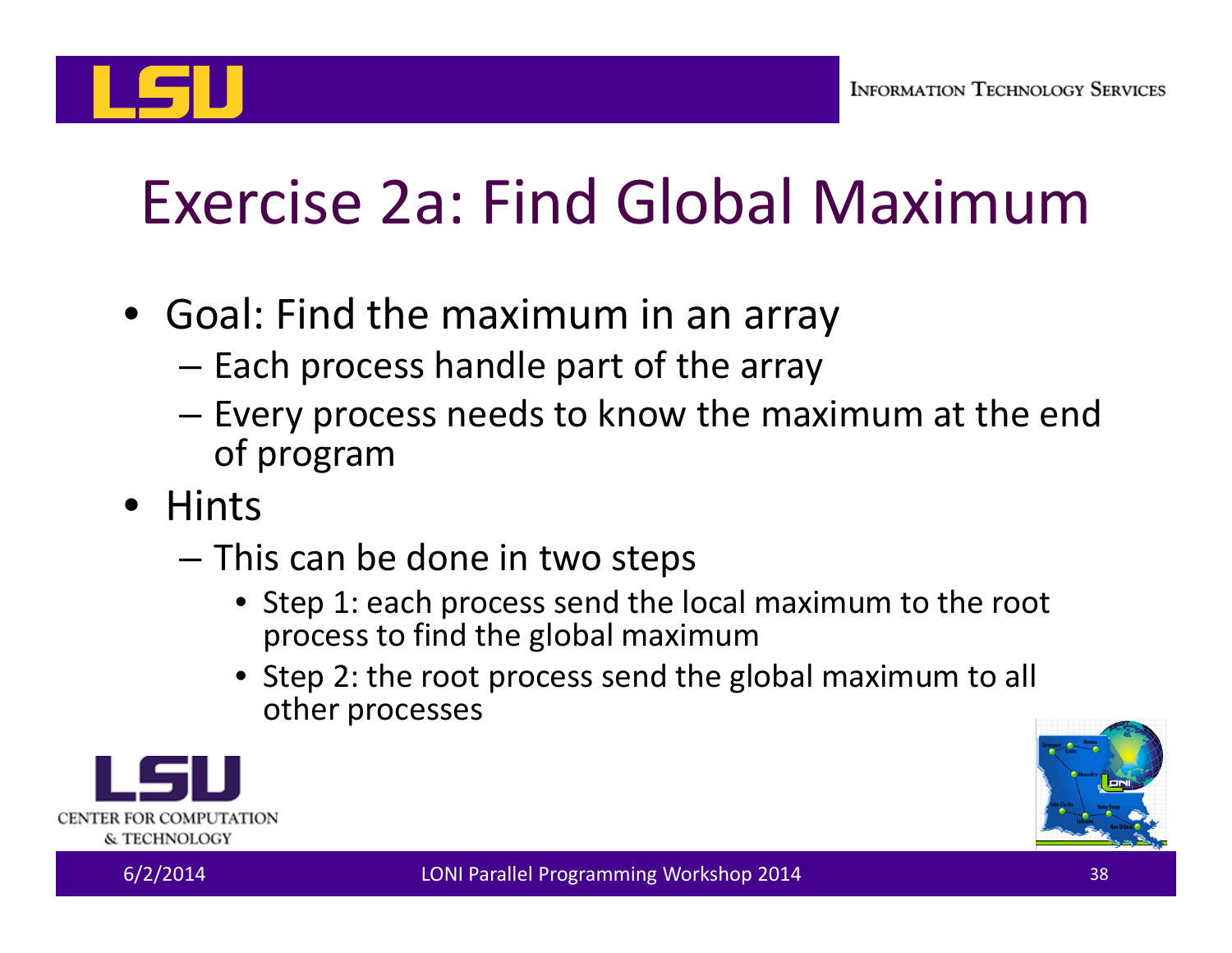

## Exercise 2b: Matrix Multiplication Version 2

- Modify version 1 so that each process sends its partial results to the root process
	- – The root process should have the whole matrix of  $\Gamma$
- Then validate the result at the root process